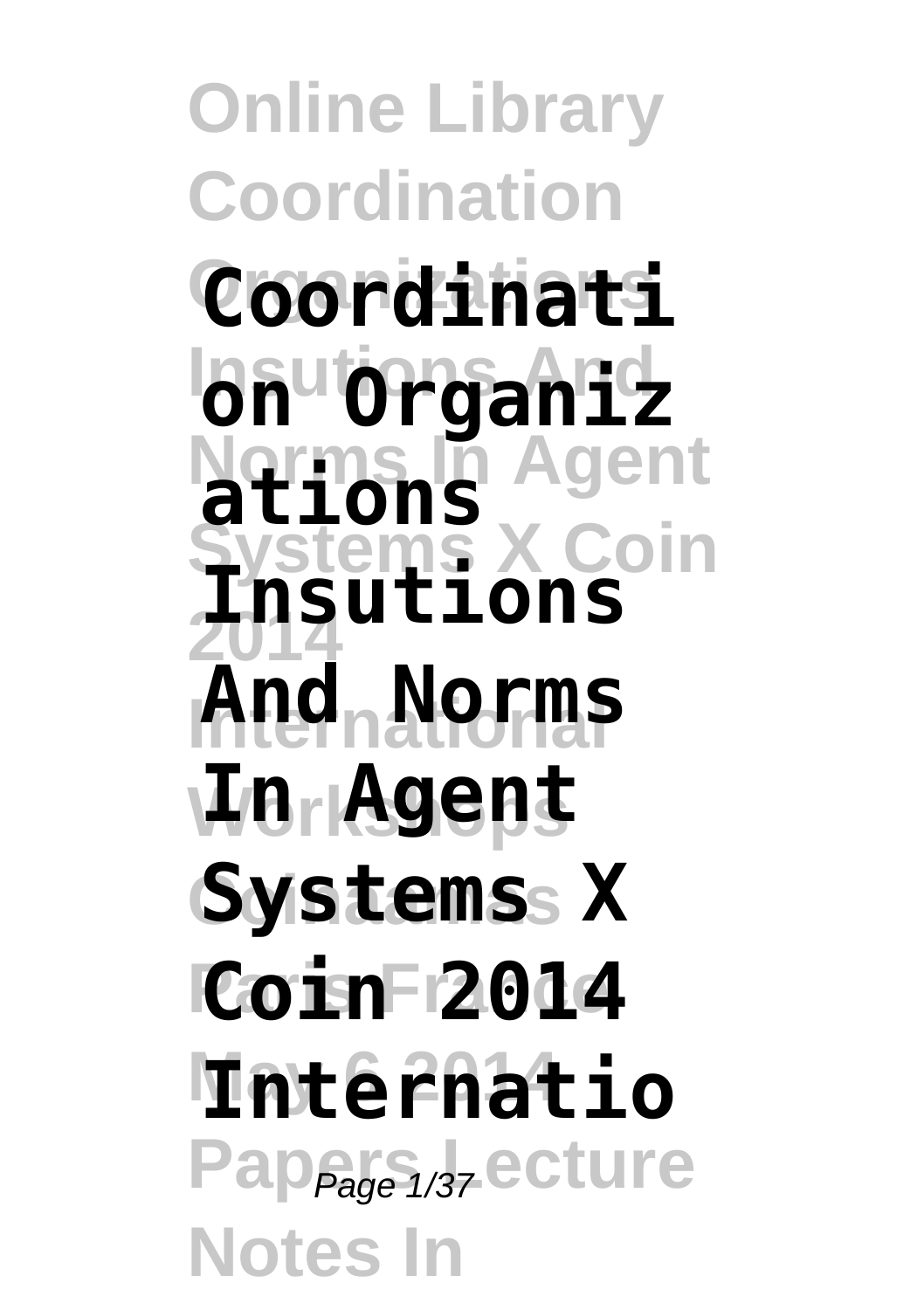**Online Library Coordination Organizations nal Insutions And Workshops Coinaamas**nt **Systems X Coin Paris 2014 France May I6te2014** bnal **Rapers**ps **Coinaamas Lecture Paris France Notes In** May <sup>Page 2/37</sup> 14 **Papers Lecture**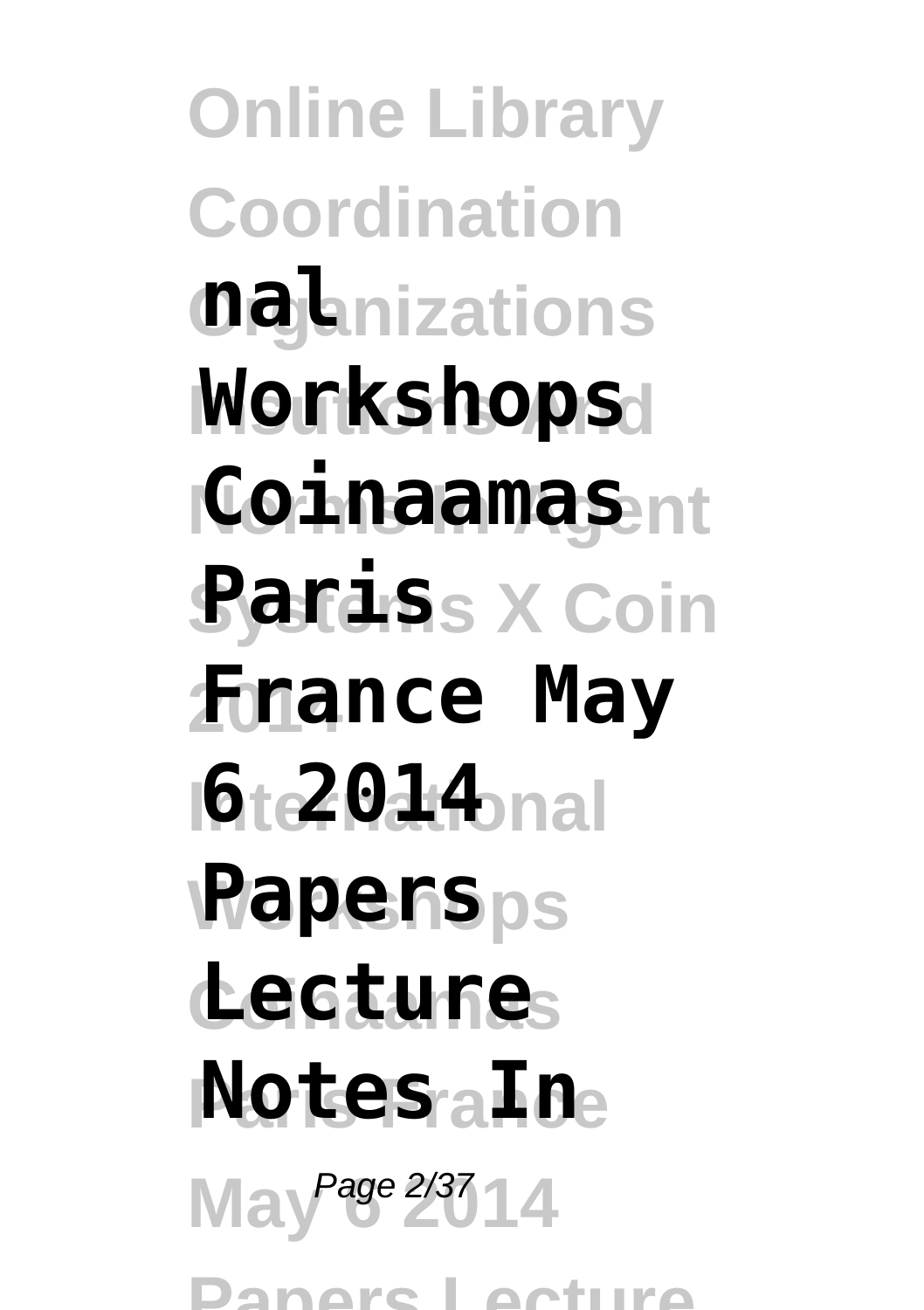**Online Library Coordination Organizations Computer Science**And **Thank you verynt Systems X Coin** much for **2014 coordination International organizations norms sin agent Coinaamas systems x coin Paris France international**May <sup>Page 3/37</sup>14 downloading **insutions and 2014**

**Papers Lecture**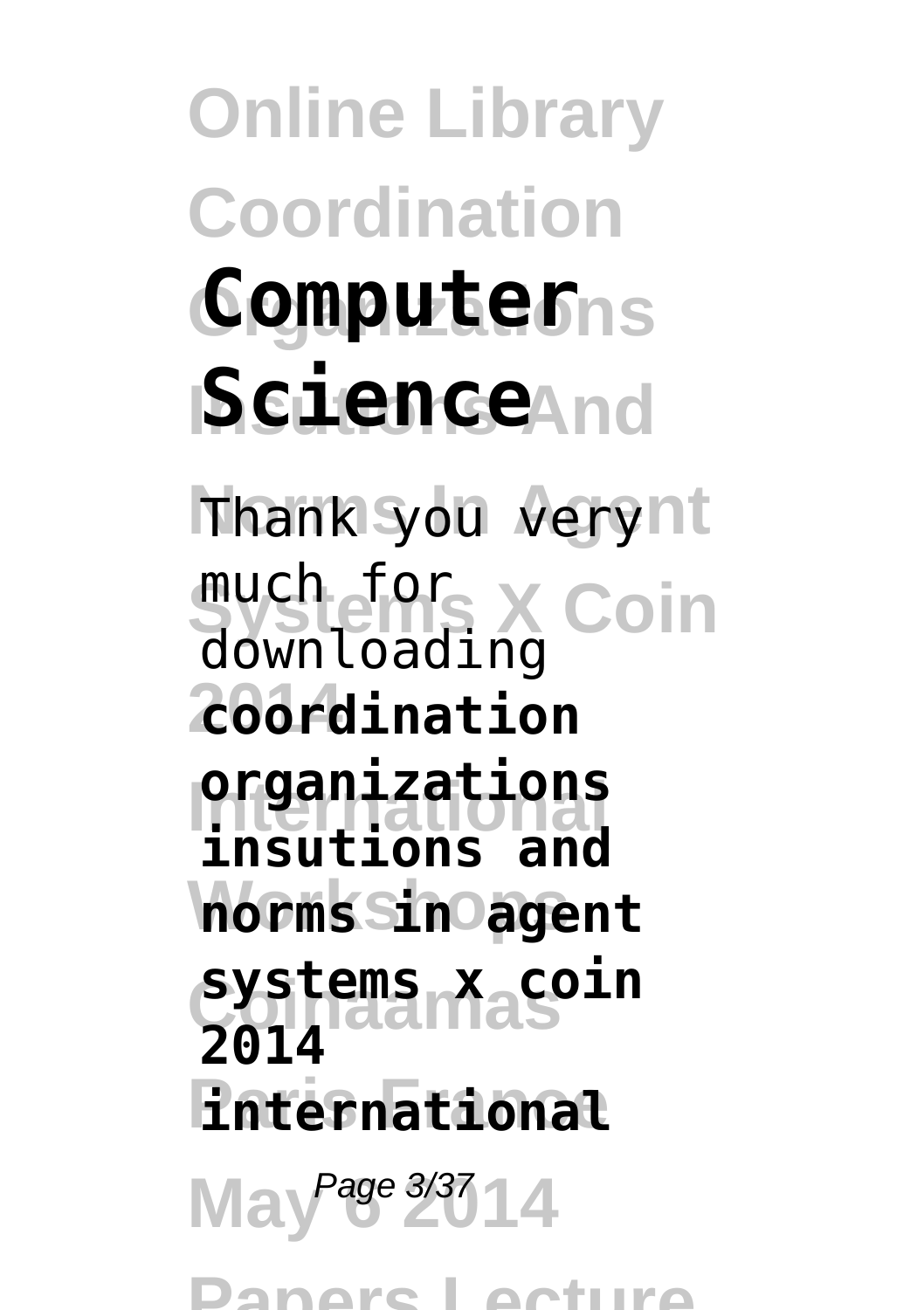**Online Library Coordination Organizations workshops Insutions And coinaamas paris 2014 papers** gent **Systems X Coin lecture notes in 2014 computer** may know, people have search numerous times<br>for their chosen **Preadings** like **May 6 2014** this **Page 4/37 COOLDING Notes In france may 6 science**. As you numerous times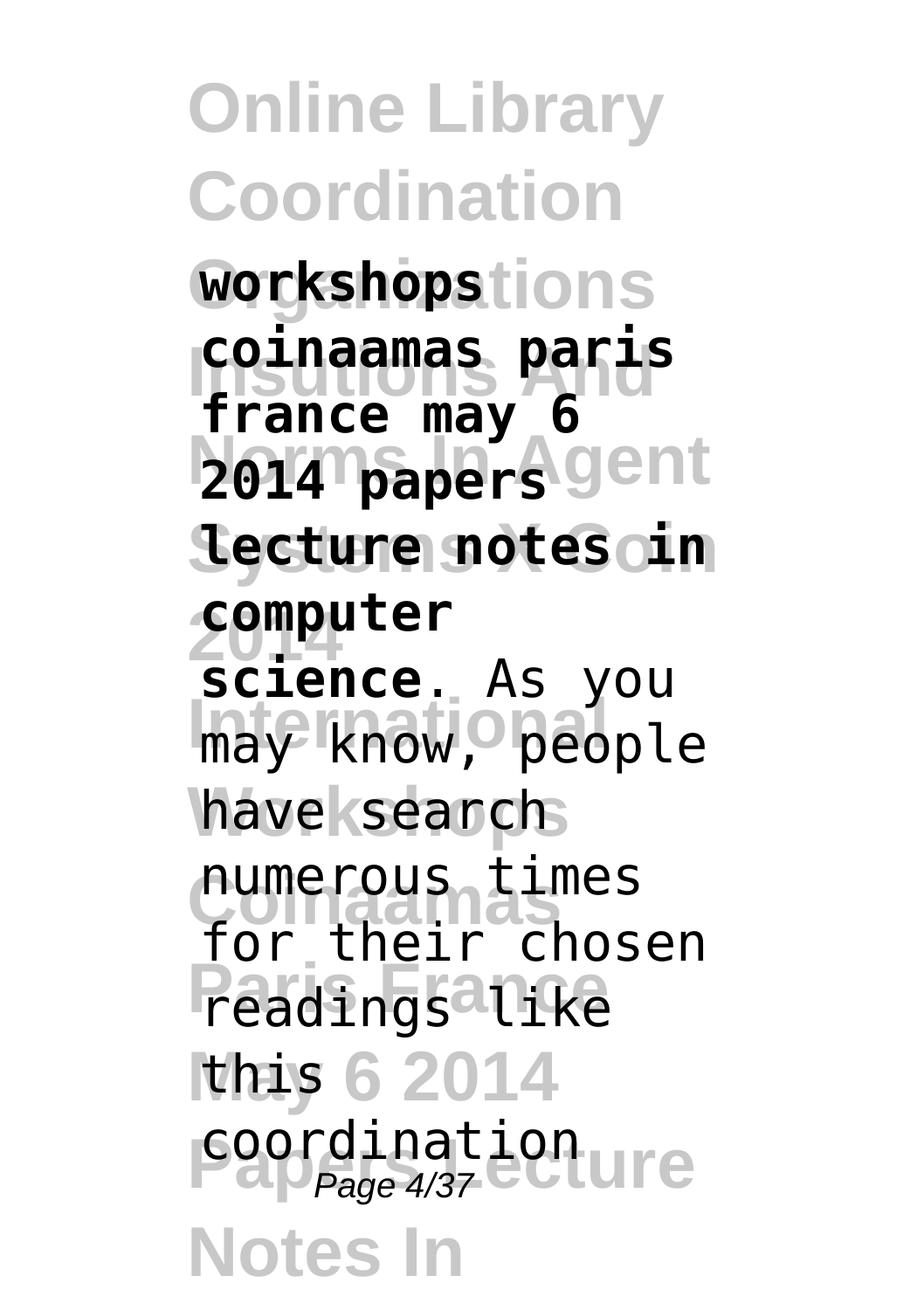**Online Library Coordination Organizations** organizations **Insutions And** norms in agent **Systems & coinnt 2014ems X Coin 2014** international **International** coinaamas paris **Workshops** france may 6 **Coinaamas** 2014 papers **Proposition** science, Obut end up in infectious<br>Page 5/37 **Notes In** insutions and workshops lecture notes in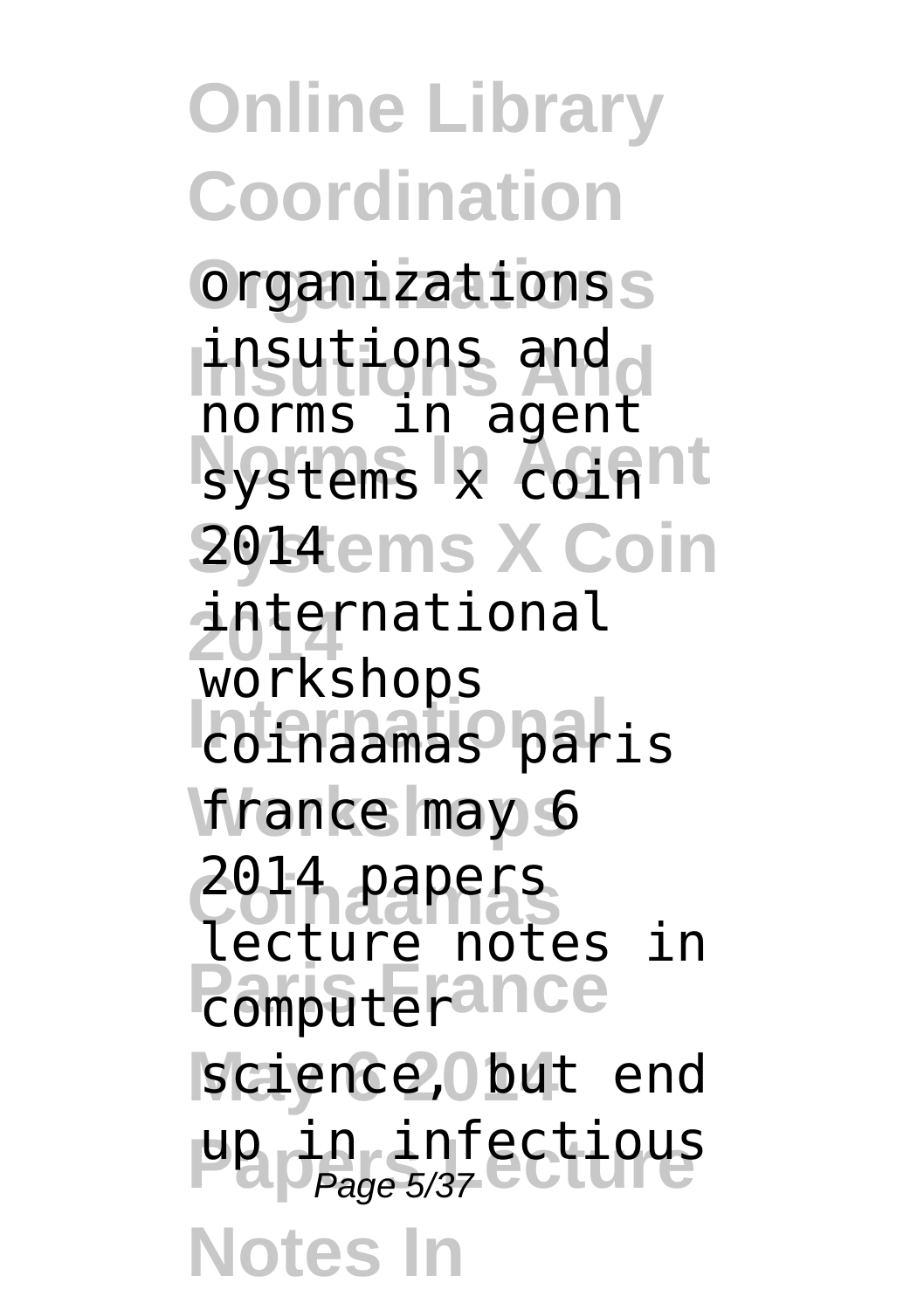**Online Library Coordination Organizations** downloads. **Rather than<br>Rather than not** book with a cupt **Of coffee in Cthe 2014** afternoon, **International** facing with some **Workshops** harmful virus **Coinaamas** inside their **Paris France** coordination reading a good instead they are computer.

**prganizations Notes In**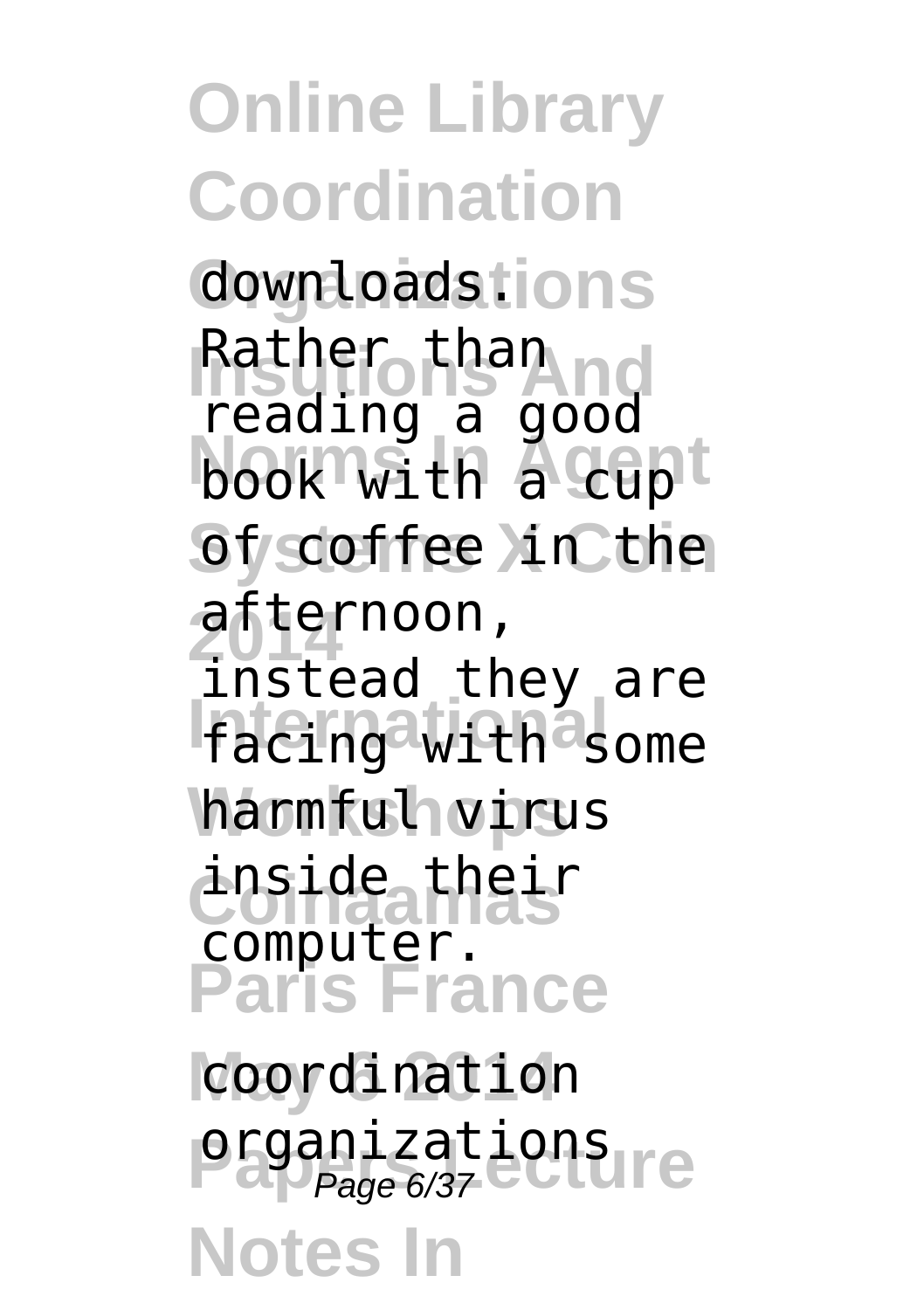**Online Library Coordination Organizations** insutions and **Inorms** *An*<sub>s</sub> agent **Norms In Agent Sytemationaloin 2014** workshops **International** 2014 papers **Coinaamas** lecture notes in **Paris France** is available in **loury** digital **Library and Cture Notes In** norms in agent systems x coin 2014 coinaamas paris computer science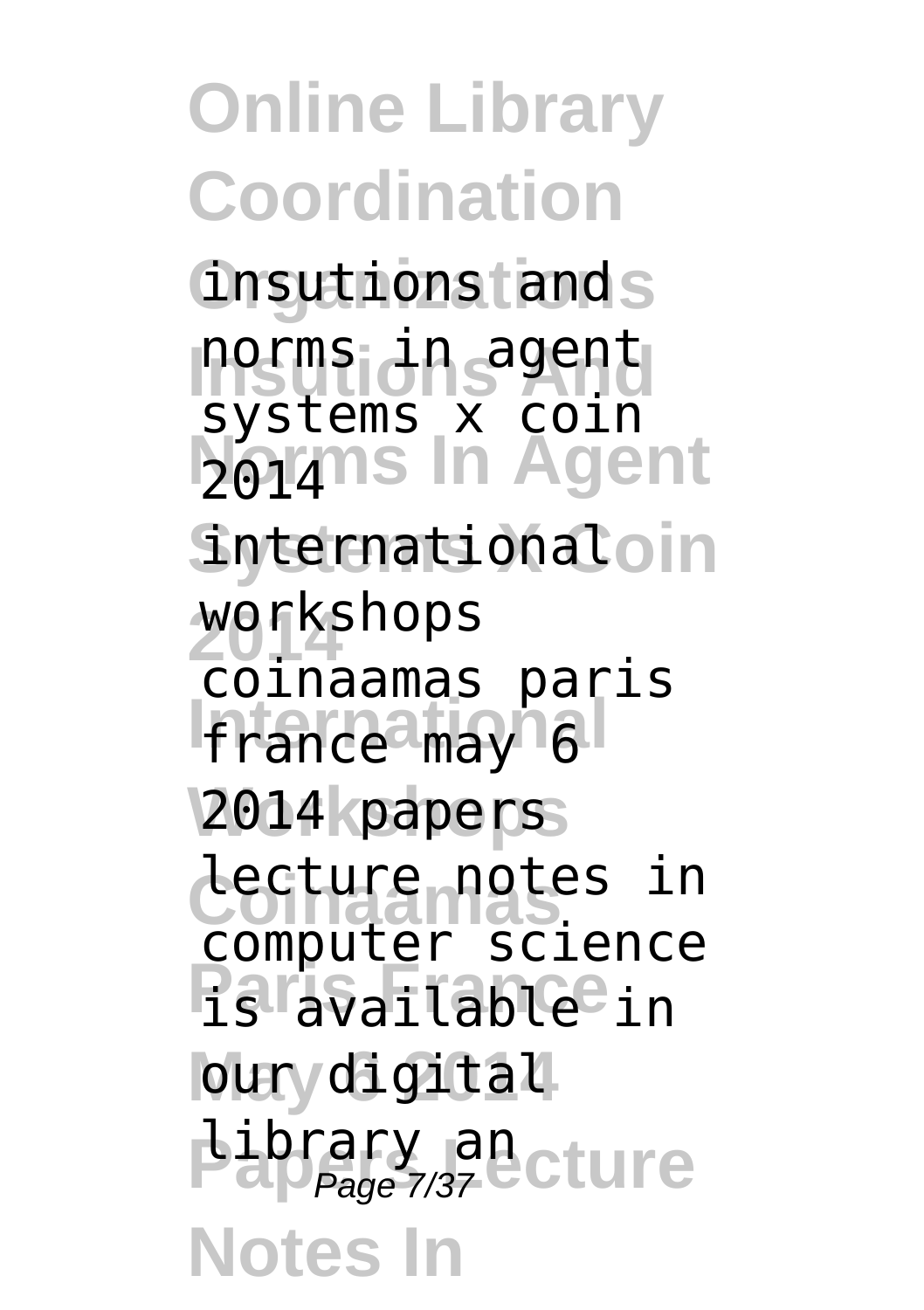**Online Library Coordination Organizations** online access to lits is i set asnd **Norms In Agent Systantly X Coin 2014** Our books **International** locationsps **Coinaamas** allowing you to **Paris France** time to download any of our books **Notes In** public so you collection saves get the most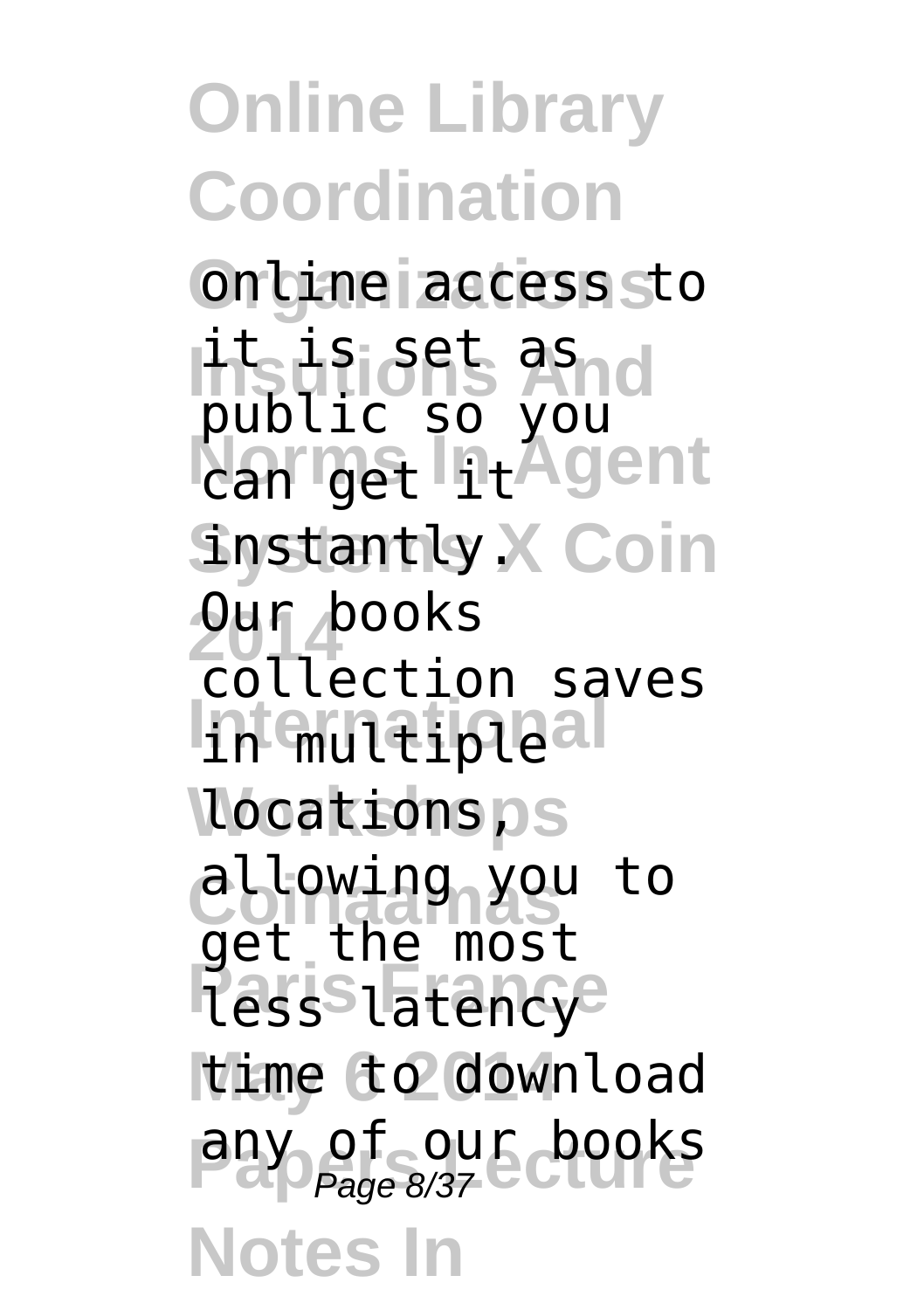**Online Library Coordination Organizations** like this one. **Kindly say, the organizationsent Sysutions ) and oin 2014** norms in agent **Izonational international** workshops **Paris France** france may 6 **May 6 2014** 2014 papers **Lecture** notes in **Notes In** coordination systems x coin coinaamas paris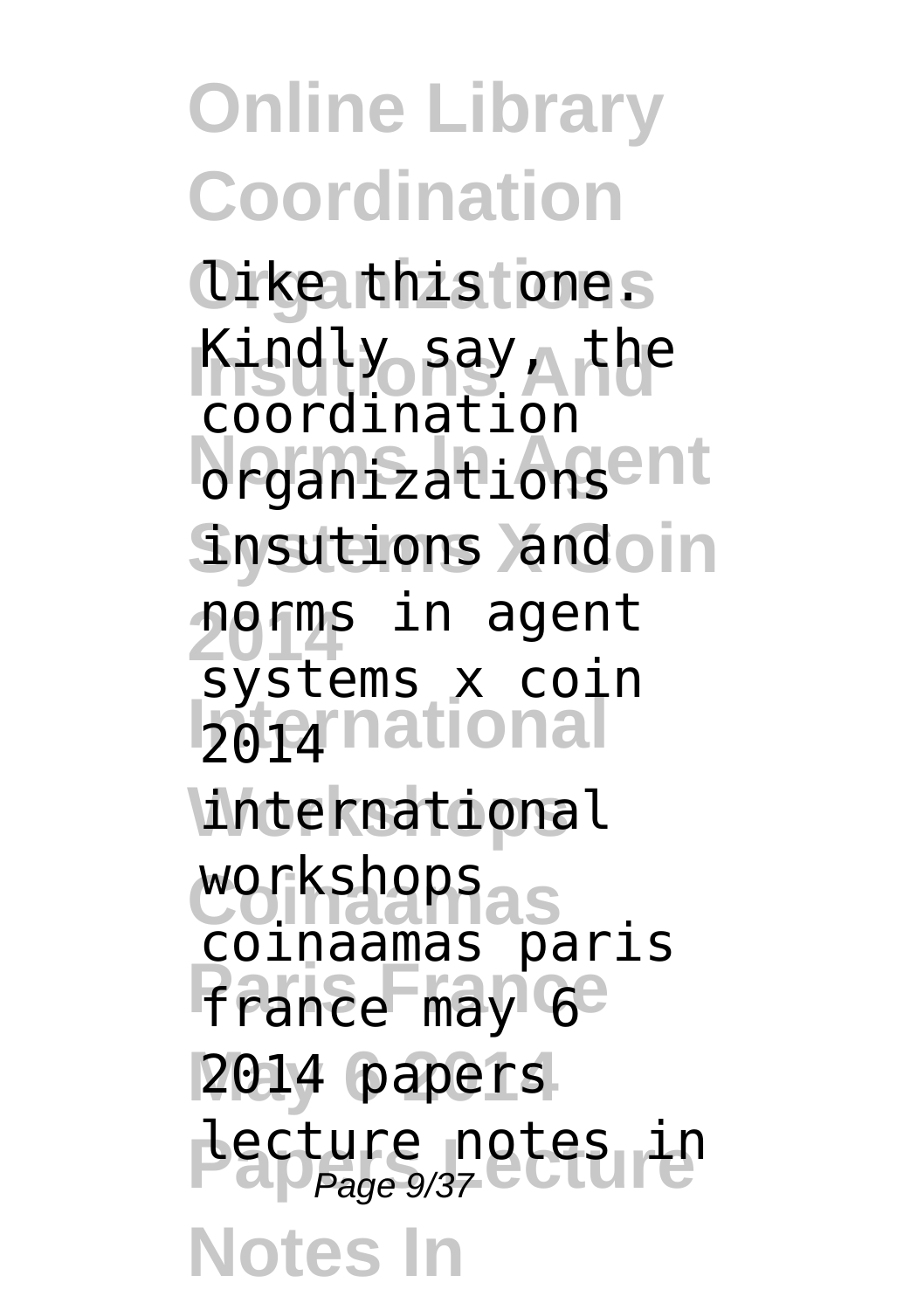## **Online Library Coordination**

**Organizations** computer science is universally<br> **Compatible** vitt any devices tont **Seadems X Coin** compatible with

**2014 Coordination International Organizations Workshops Insutions And Norms**<br>The governance **Parthe two-ce May 6 2014** thirds of the **World's ocean in**<br>Page 10/37 **Notes In Norms**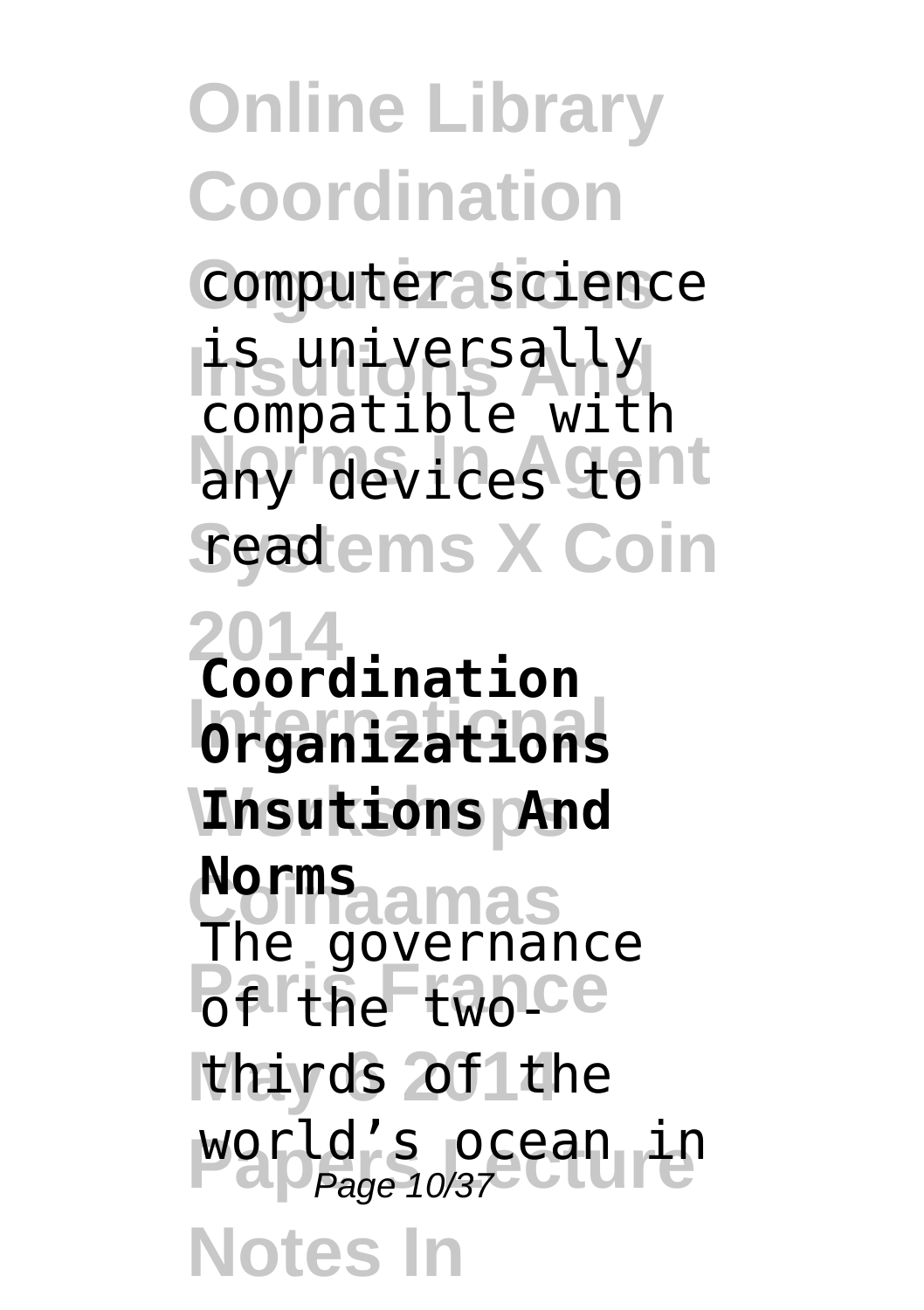**Online Library Coordination** areas beyond <sub>S</sub> national<sub>s</sub><br>jurisdiction I the high seasnt and deep seabed<sub>n</sub> **beyond national IABNJ**) **is a serious currently**ps **Coinaamas** fragmented into **Paris France May 6 2014 Polycentricity** national jurisdiction or diverse

**and Regional** ure **Notes In**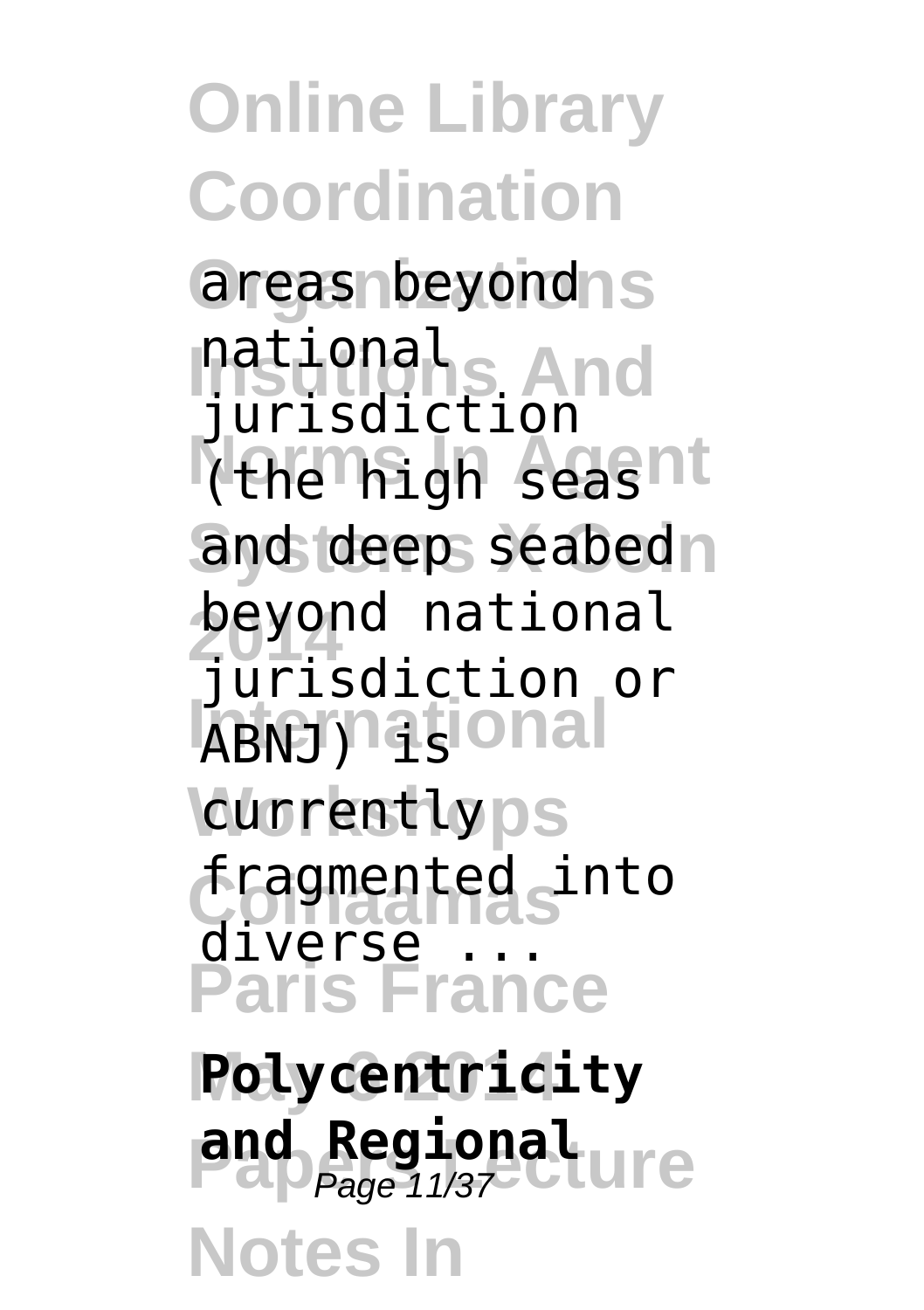**Online Library Coordination Organizations Ocean Insutions And Implications for the Emerging UN Agreement XnCoin 2014 Biodiversity International Beyond National Workshops Jurisdiction Coinaamas** The United **Paris France** promotes the **May 6 2014** rule of law **Within Member**<br>Page 12/37 **Notes In Governance: Marine** Nations also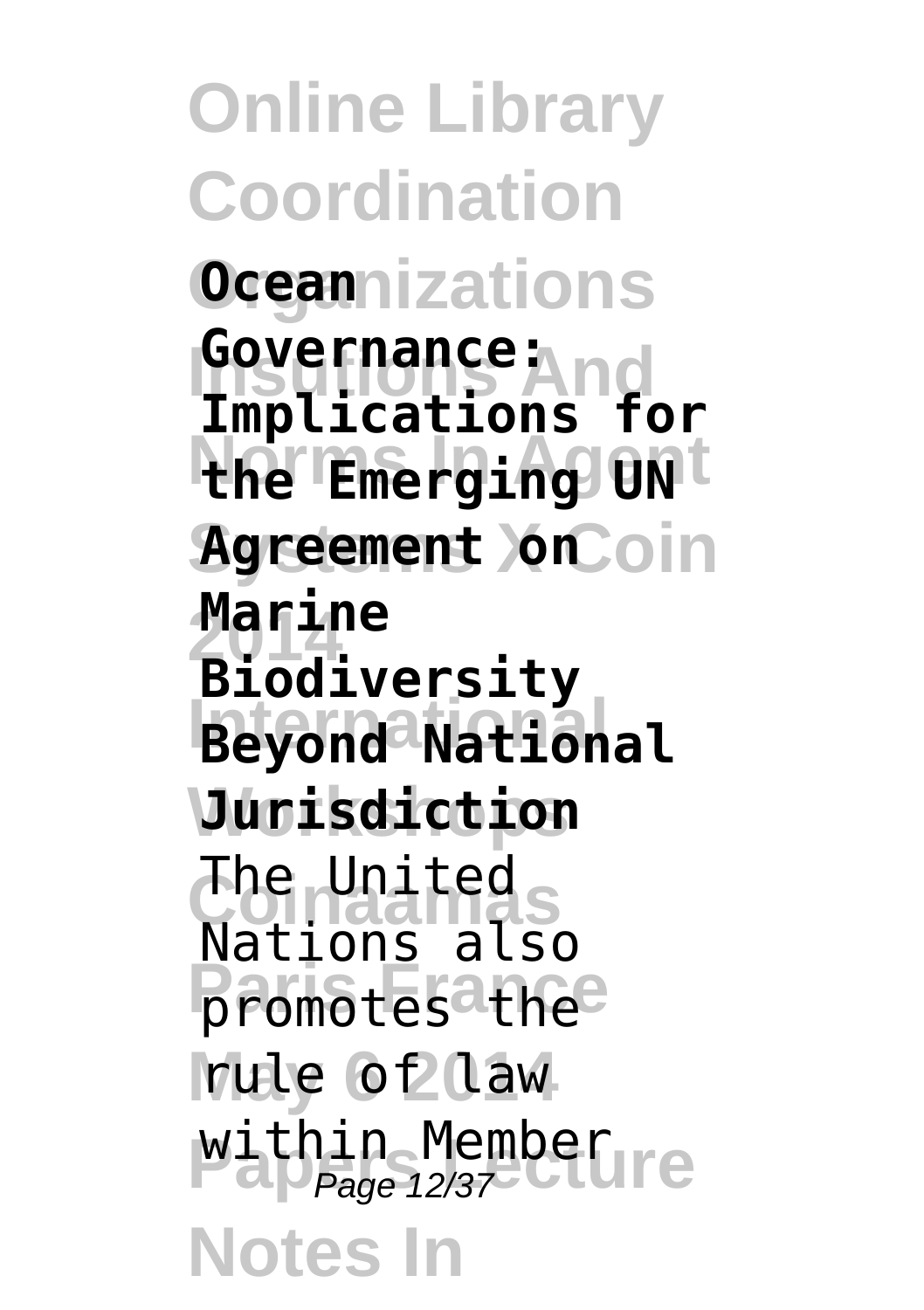**Online Library Coordination** States by tions **Insutions And** development of **Norms In Agent** Organization isn **2014** now in a address the al challenge of enhanced<br>
enhanced<br>
assembly **Paris France** fostering the position to coordination.

**May 6 2014 The Role of the UN in Promoting Notes In**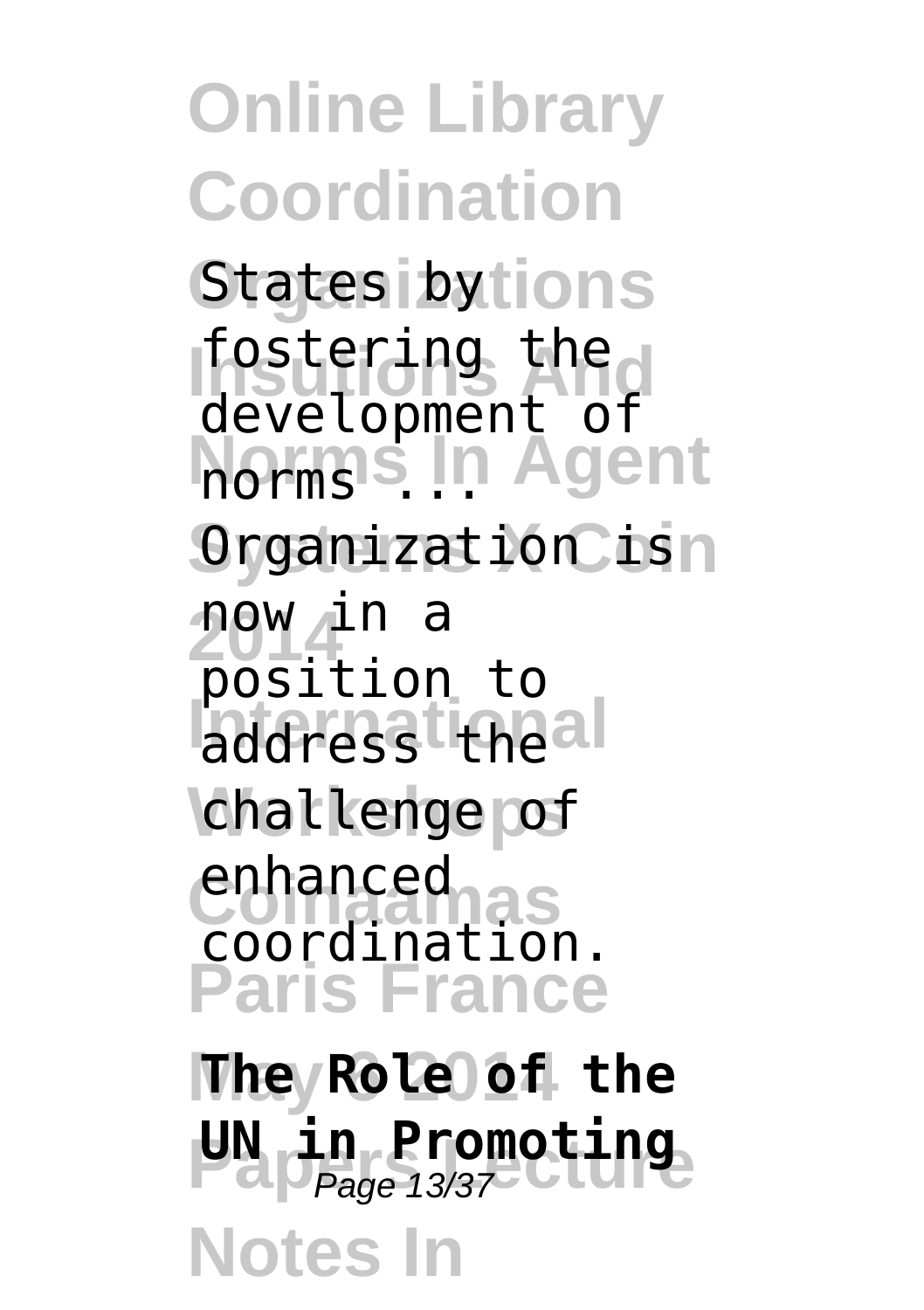## **Online Library Coordination**

**Organizations the Rule of Law: Challenges and** While the rights **Stystems X Coin New Approaches**

**2014** refugees---who **International** their countries **\of**ookigin-psare protected by a **Principles** ce. and the cluster approach, a ture are outside range of norms,

**Notes In**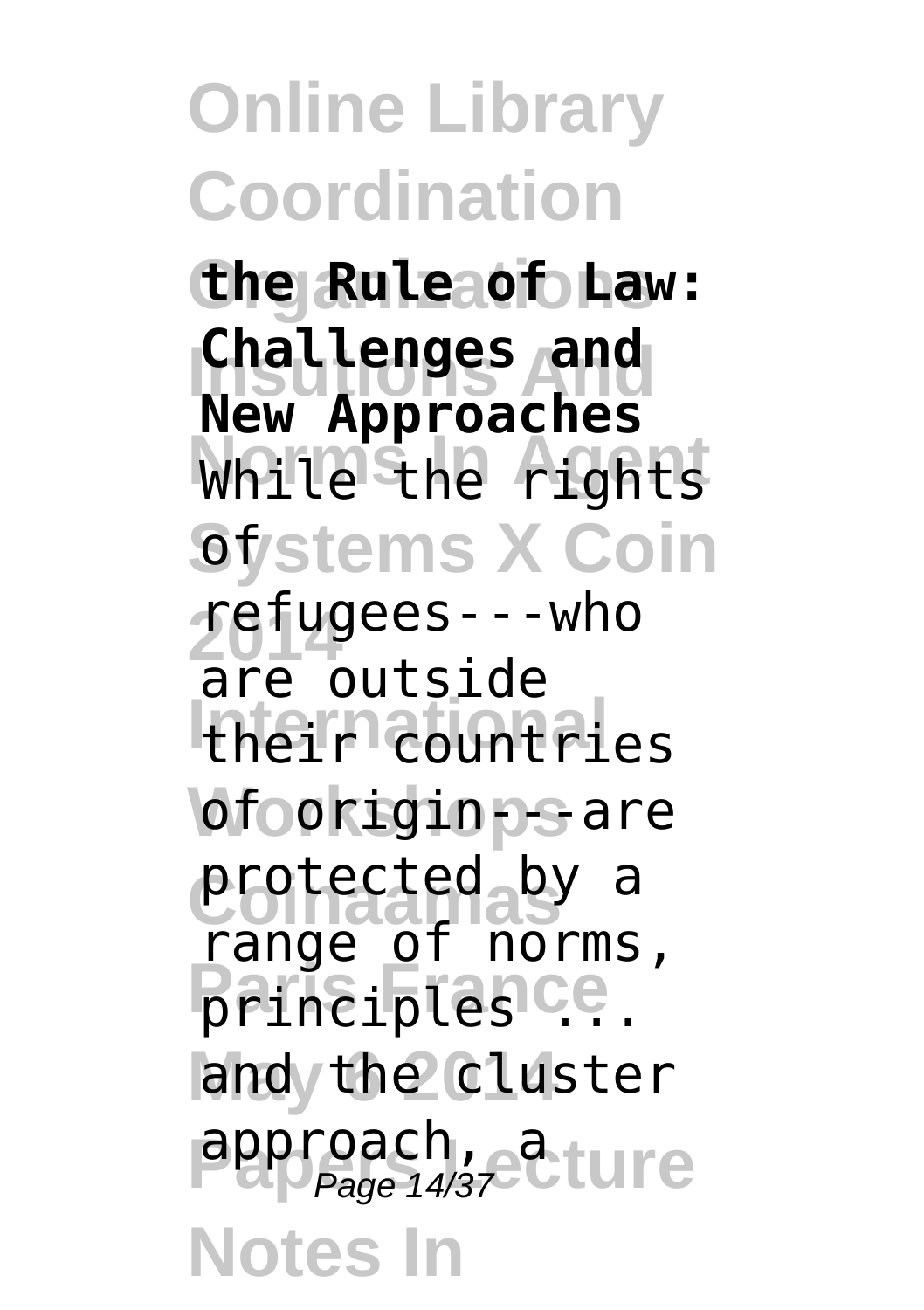**Online Library Coordination** coordination<sub>S</sub> mechanism for<br>The meshenses **Norms In Agent** ... **Systems X Coin 2014 Issue Brief: International Displacement: An Agenda fops Progress<br>1 These threats Pare levolvinge** within 2014 multifaceted and **Notes In** IDP responses **Internal Progress**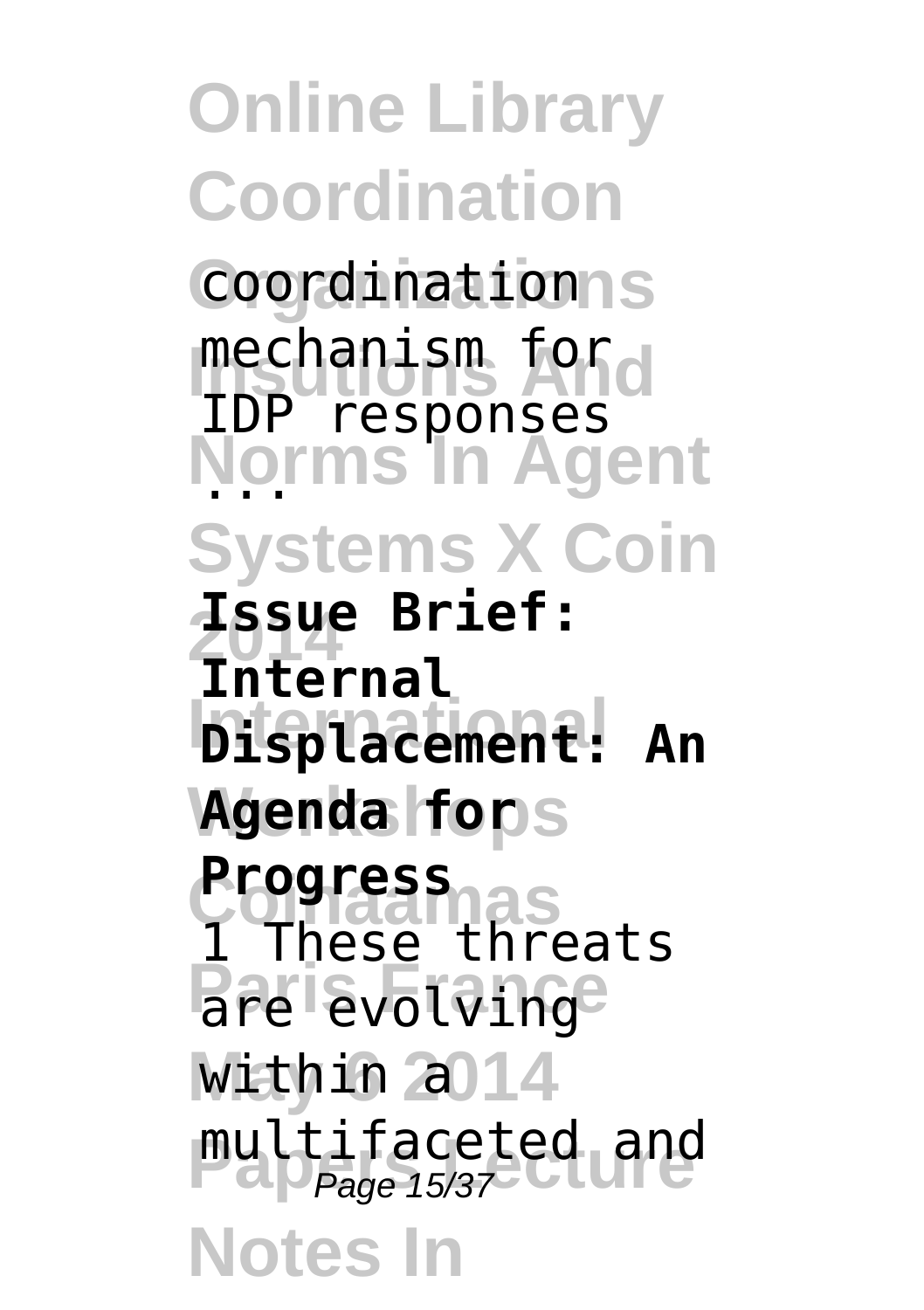**Online Library Coordination** dynamic global context<br>characterized by great diversityt among societies n *i***n norms** ... **Internationals Workshops** the World Trade **Coinaamas** Organization ... Governance<sup>ce</sup> **May 6 2014 Challenges in Global Health** context such an Page 16/37

**Notes In**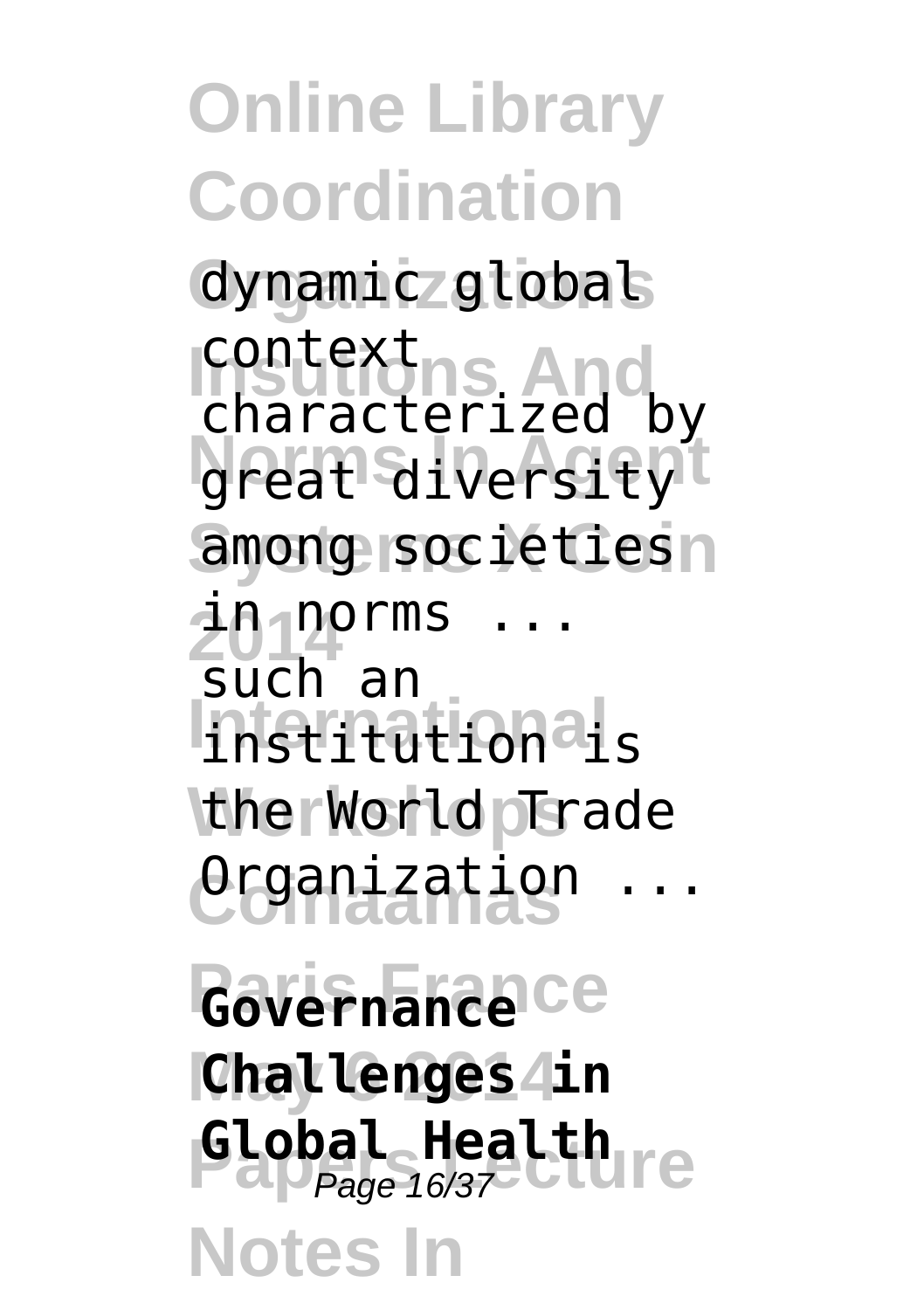## **Online Library Coordination**

**The appeal once Insutions And** again emphasizes decisions of the **Sy General X Coin** Assembly and the **Europe** regarding \theritlegals **Coinaamas** attempt to annex Republic<sup>a</sup>of<sup>ce</sup> Crimea and the **Page 17/37 CLUTE Notes In** the existing Council of the Autonomous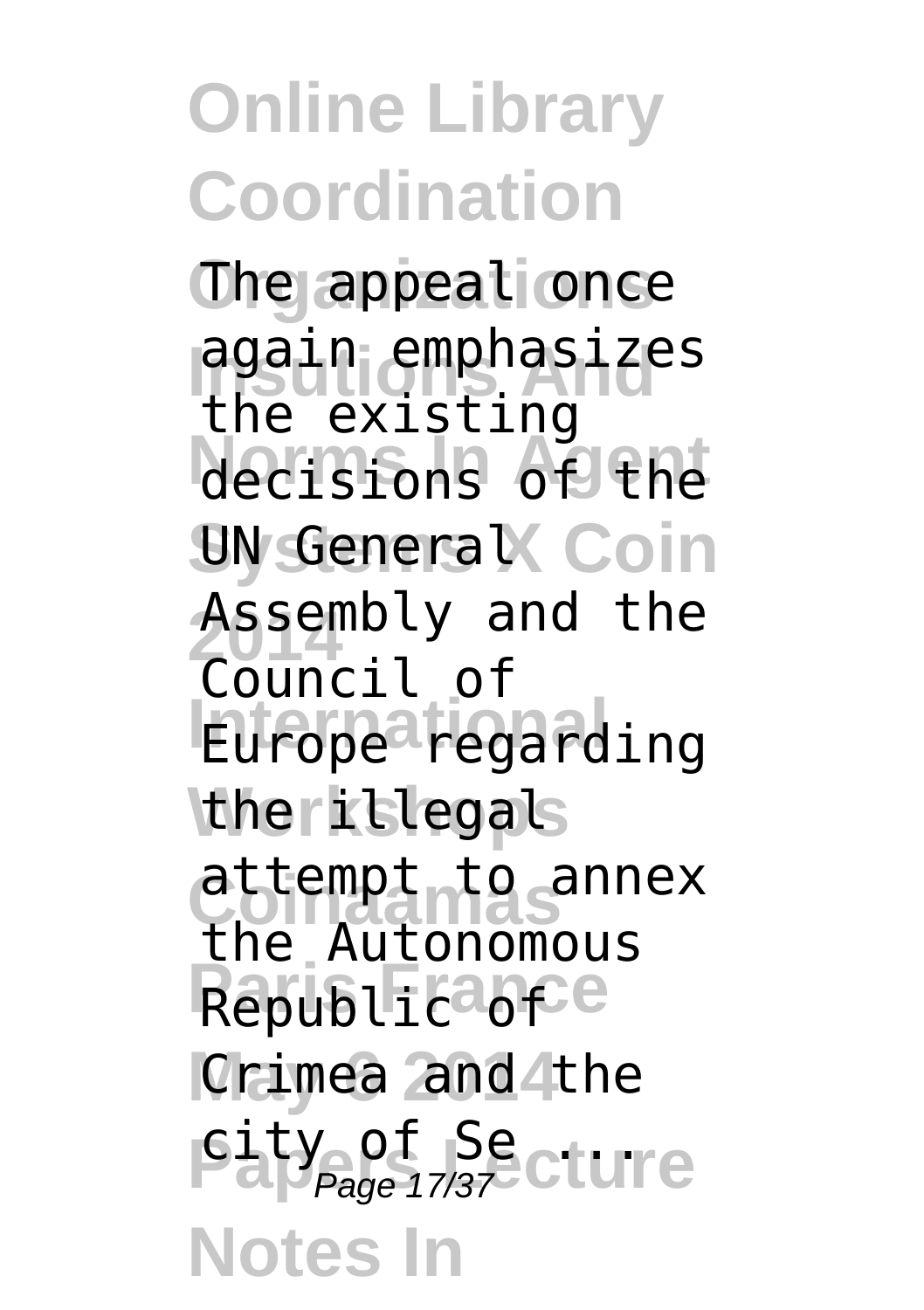**Online Library Coordination Organizations Insutions And Verkhovna Rada Norms In Agent international Systems X Coin organizations to 2014 support Crimean International counter Russian Workshops aggression Coinaamas** Second, the **Row institutions** can be developed which focus the **Notes In urges Platform to** course discusses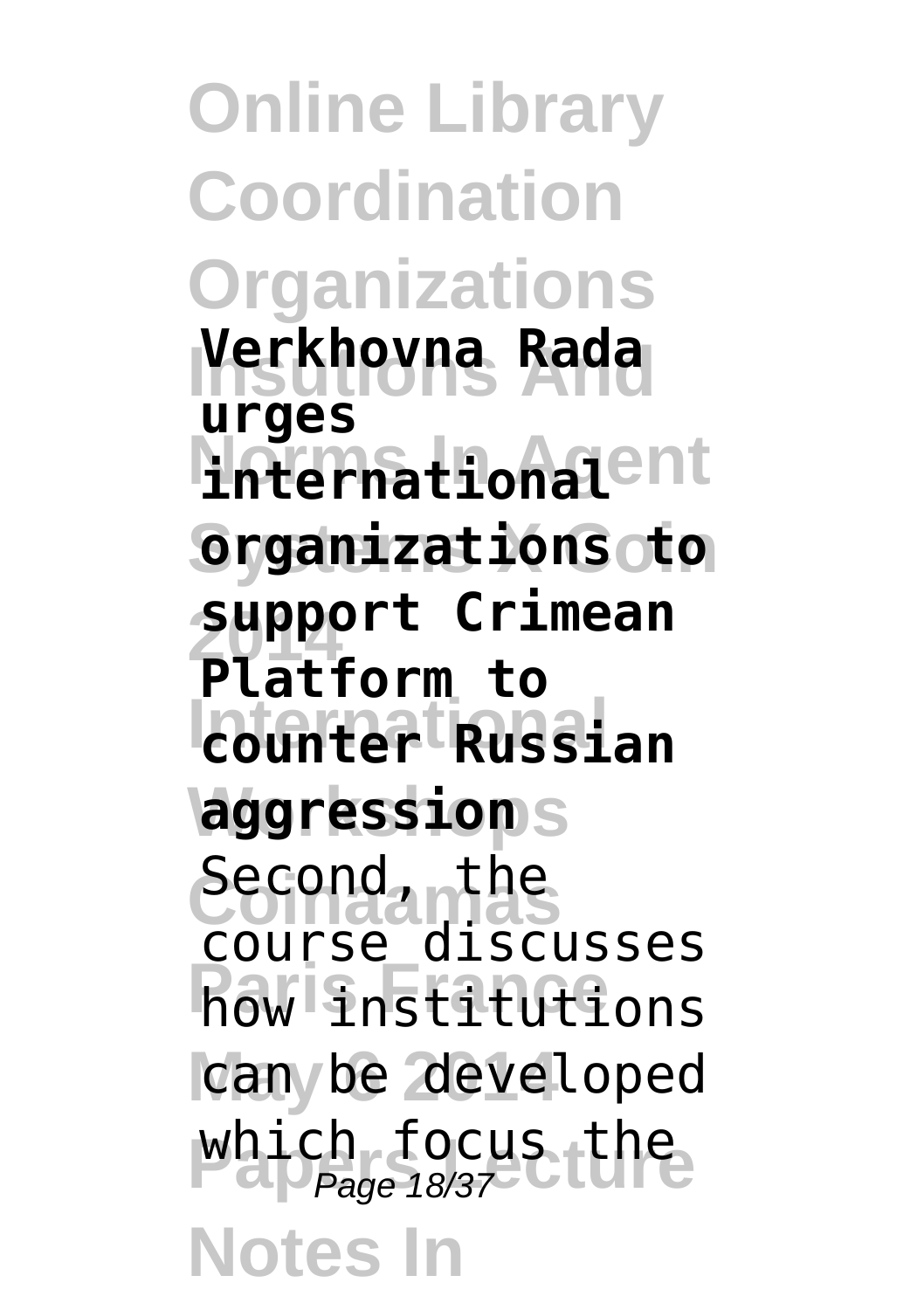**Online Library Coordination** uncoordinateds **Insudislocation** develop Fine gent **Sysues roof X Coin 2014** communication, coordination, **and**rkshops **Coinaamas Institutions, Paris France Macroeconomics,** and the Global **Economy**<br>Page 19/3<del>7</del> Cture **Notes In** to identify and confidence,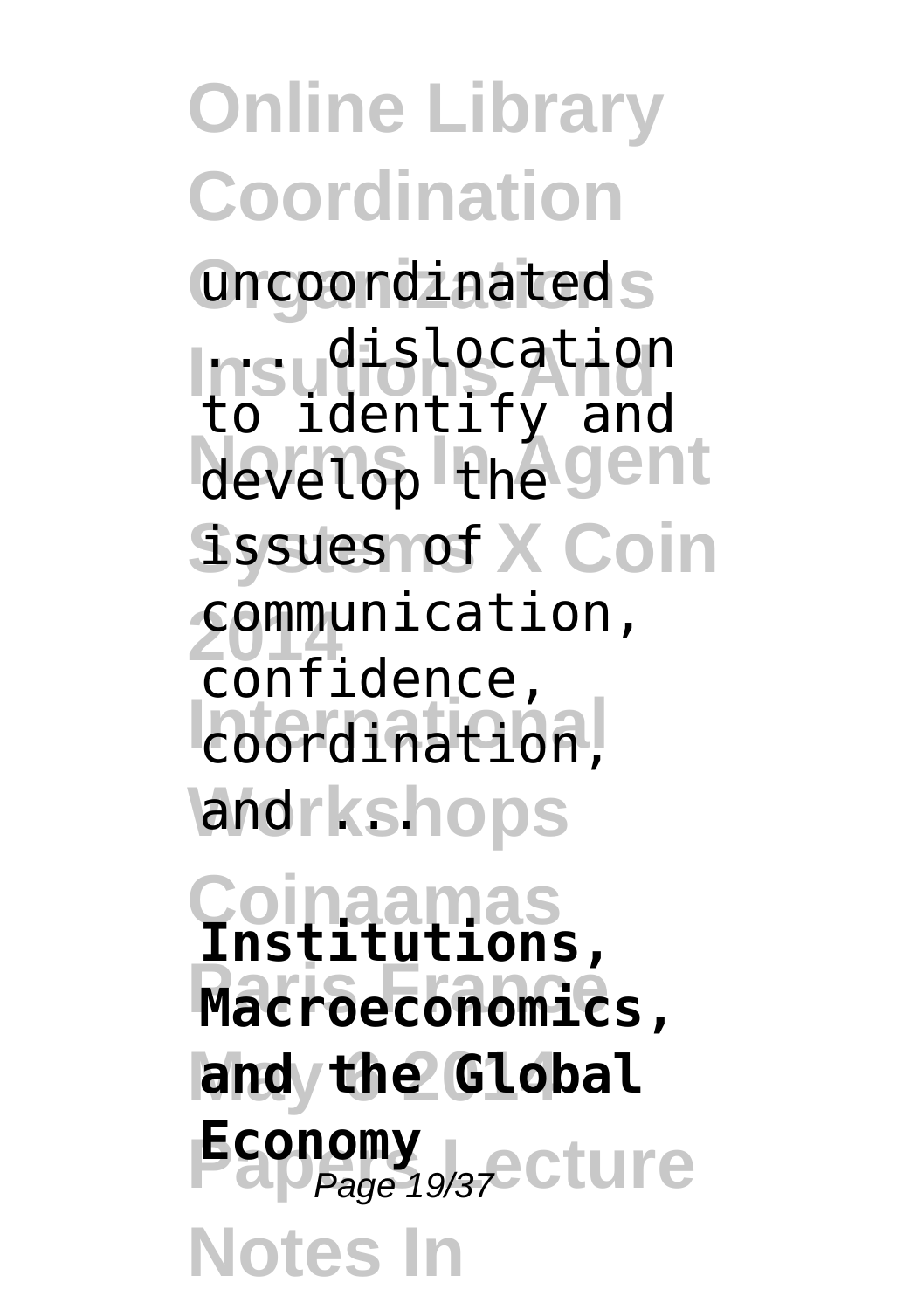## **Online Library Coordination**

**Organizations** The World Bank's **Insutions And** principle International<sup>ent</sup> **Bank fors X Coin Reconstruction International** (IBRD) and the **International** Development **Paris France** (IDA)—work in **May 6 2014** ever-closer **Page 20/37**<br>Page 20/37 **Notes In** institutions—the and Development Association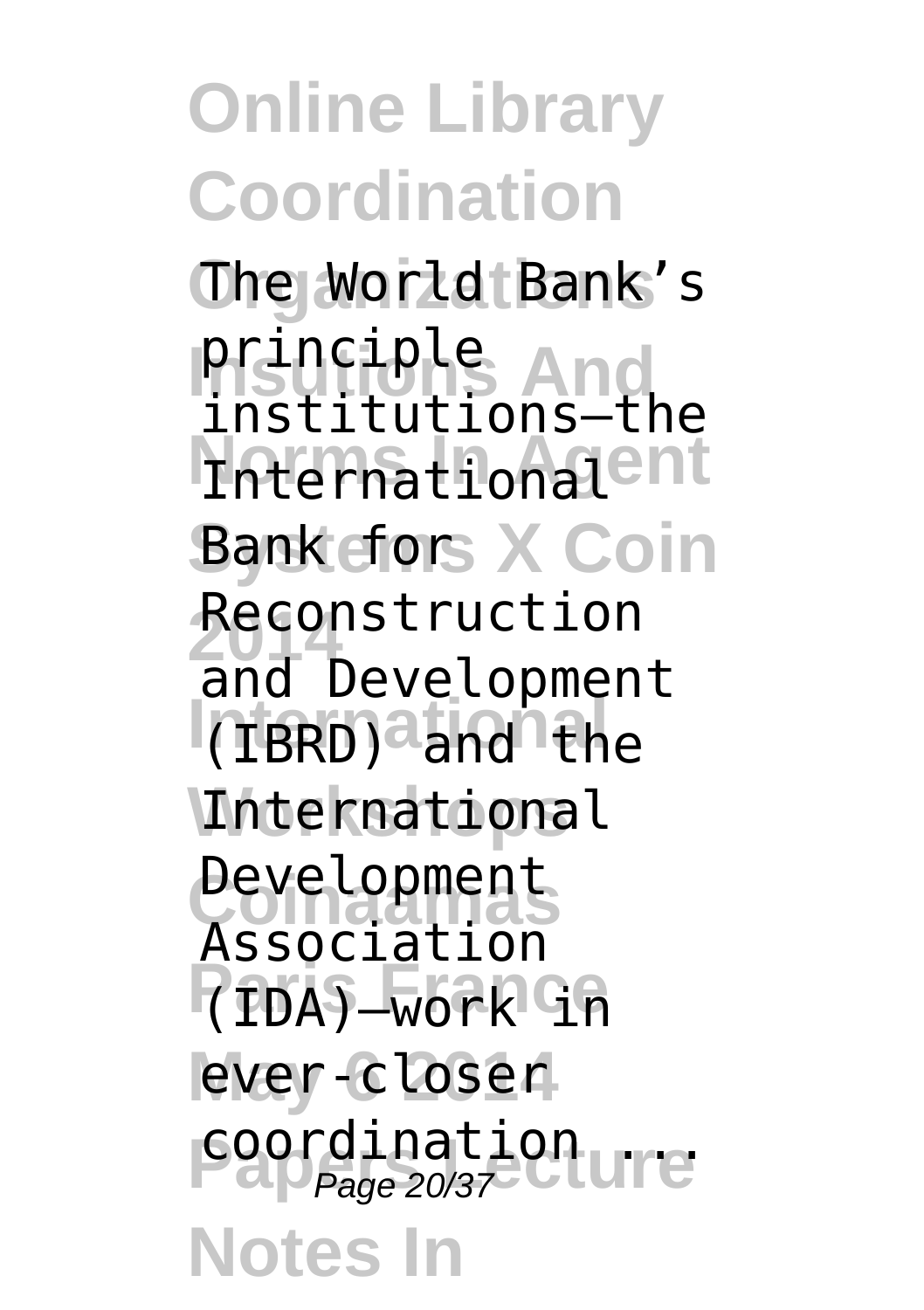**Online Library Coordination Organizations OUR ORGANIZATION Norms In Agent** assassination by Cosa Nostra Ofin **2014** Carabinieri **International** Palermo Prefect **Workshops** Carlo Alberto **Coinaamas** Dalla Chiesa **Pauality** leap" **May 6 2014** in the fight against the **Lure Notes In** The General and ushered in a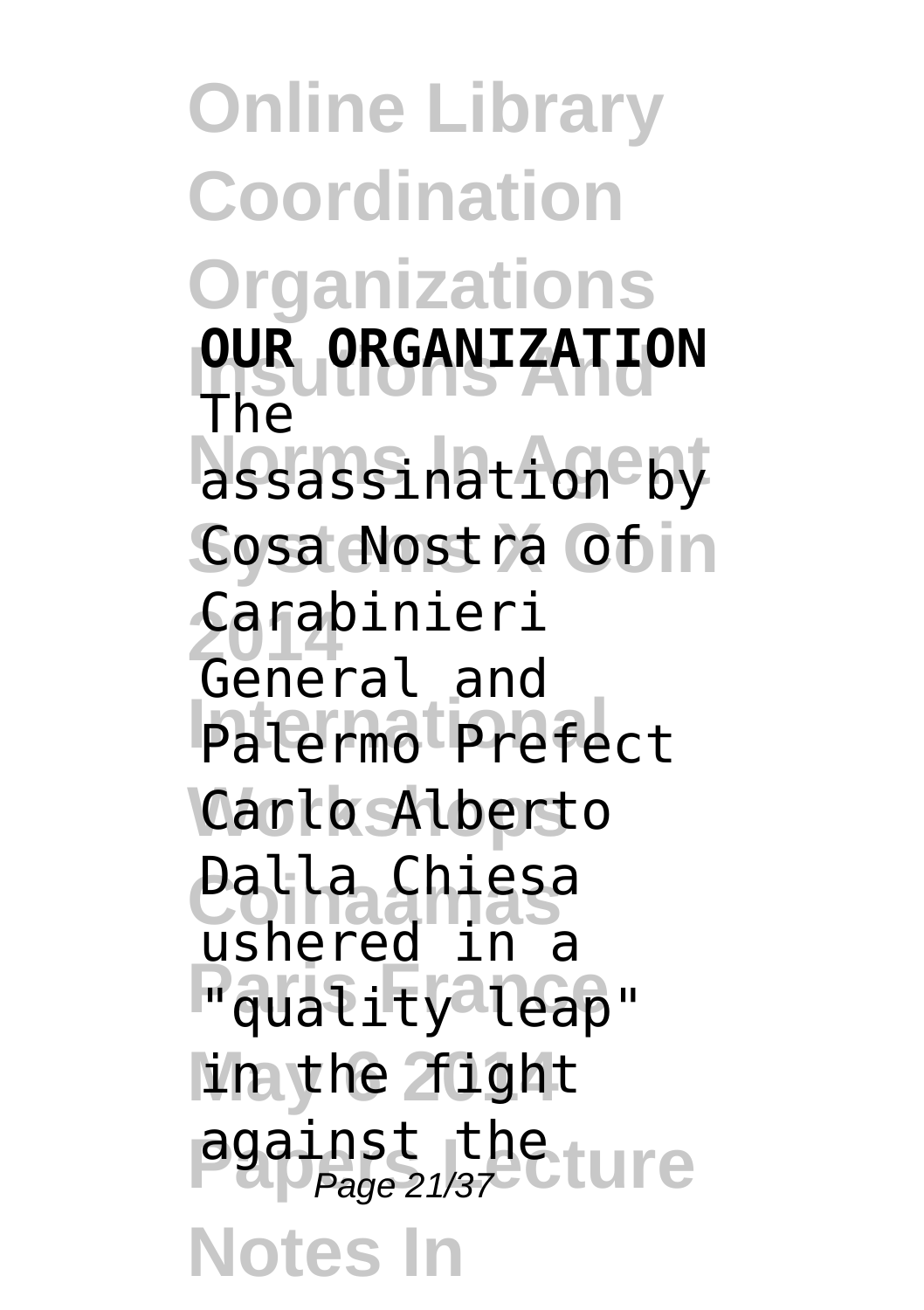**Online Library Coordination Organizations** Sicilian Mafia which has reaped **Norms In Agent Systems X Coin Dalla Chiesa's 2014 in Mafia fight International says Mattarella Workshops** (43 pages) The **Coinaamas** Rule of Law in a **Paris France** Human Rights Era Includes<sub>014</sub> discussions on e **Notes In** major. **death saw leap** International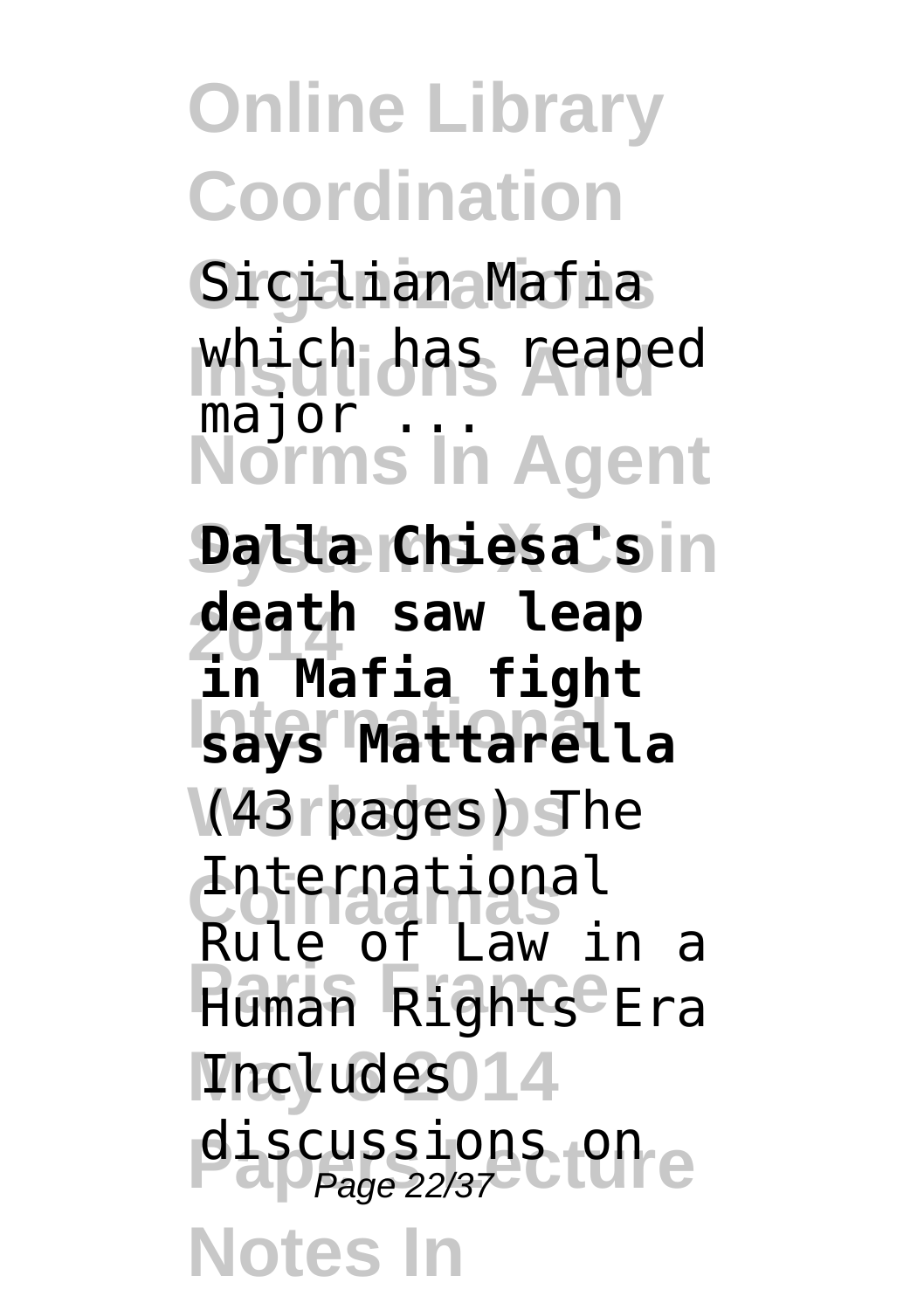**Online Library Coordination** the expandings **impact of human** international<sup>ent</sup> Sourts rand Coin **2014** tribunals, the **International Workshops Coinaamas Center for Paris France Ethics, Justice May 6 2014 and Public Life Likewise, they**<br>Page 23/37 Liter **Notes In** rights law on national impact **International**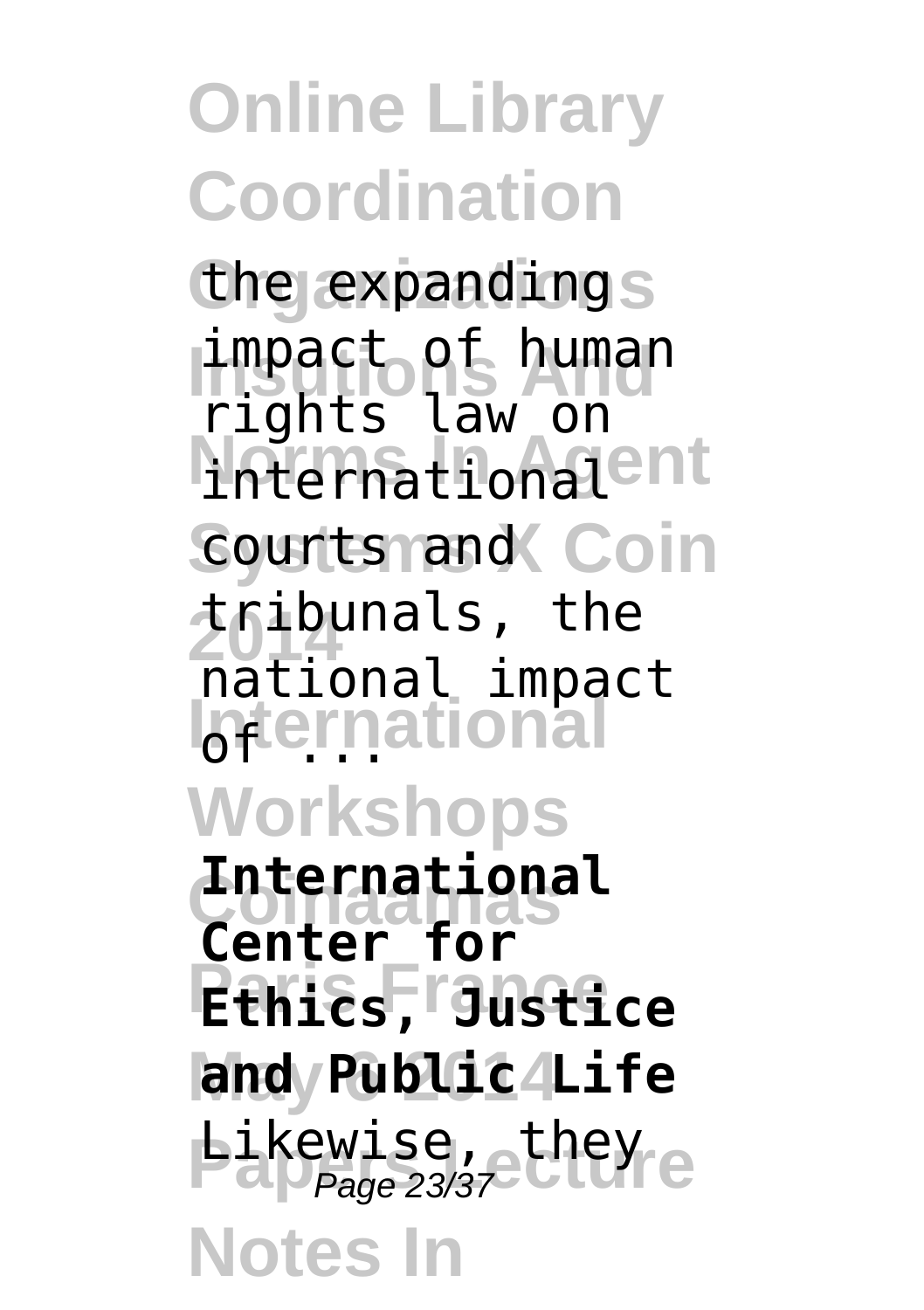**Online Library Coordination Organizations** urge the States to ensure the cooperation of nt **Says State X Coin 2014** institutions and *<u>International</u>* **organizations**, **Coinaamas** authorities and **Paris France** international **May 6 2014** organizations Pap<sub>Page 24/37</sub> ecture **Notes In** coordination and entities ... state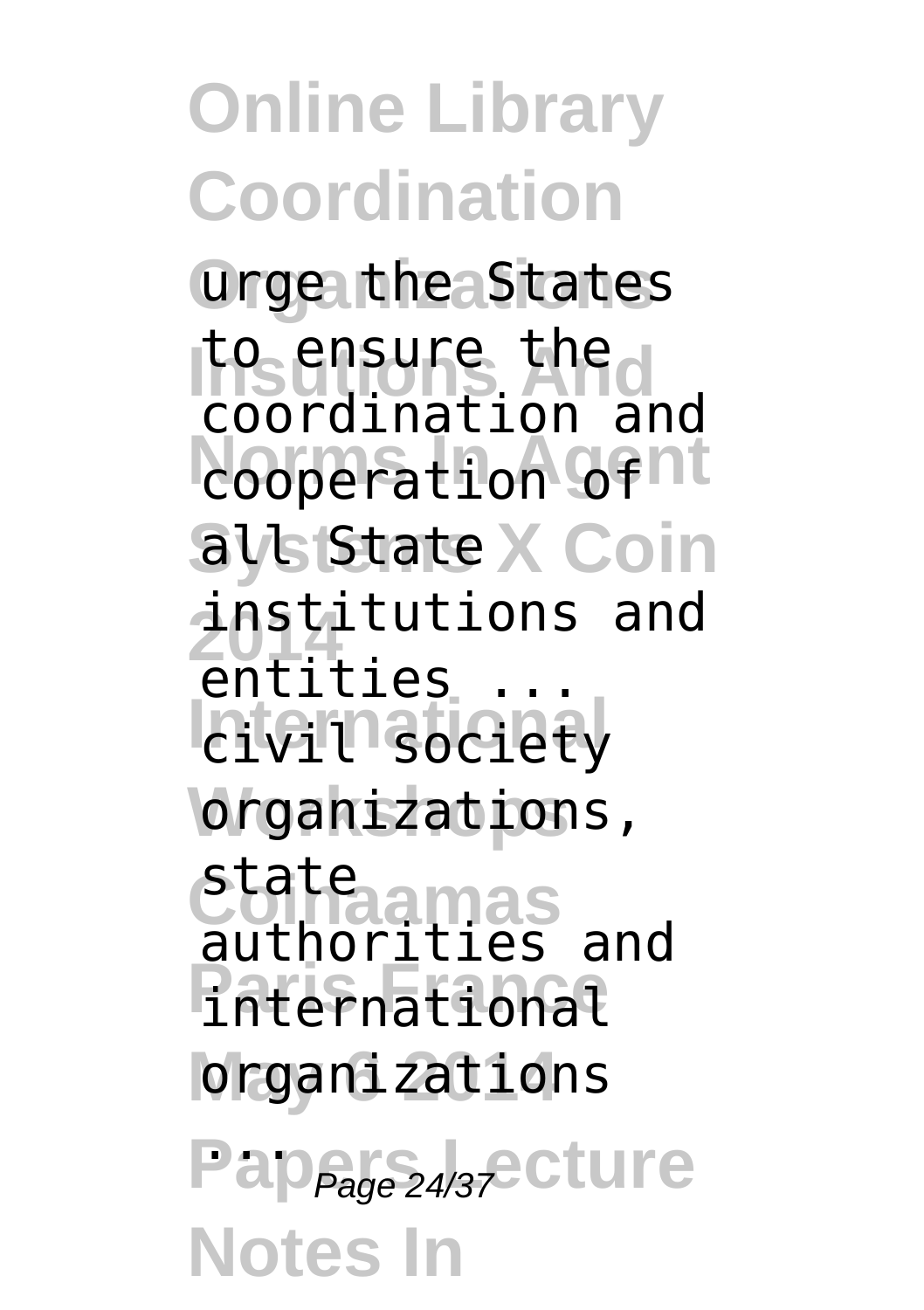**Online Library Coordination Organizations Insutions And International Wictims In Agent Systems X Coin Enforced 2014 Disappearances International** discourses and **Coinaamas** world views, it **Paris France** in practices and **May 6 2014** institutions ... by capital and e **Notes In Day of the** It establishes manifests itself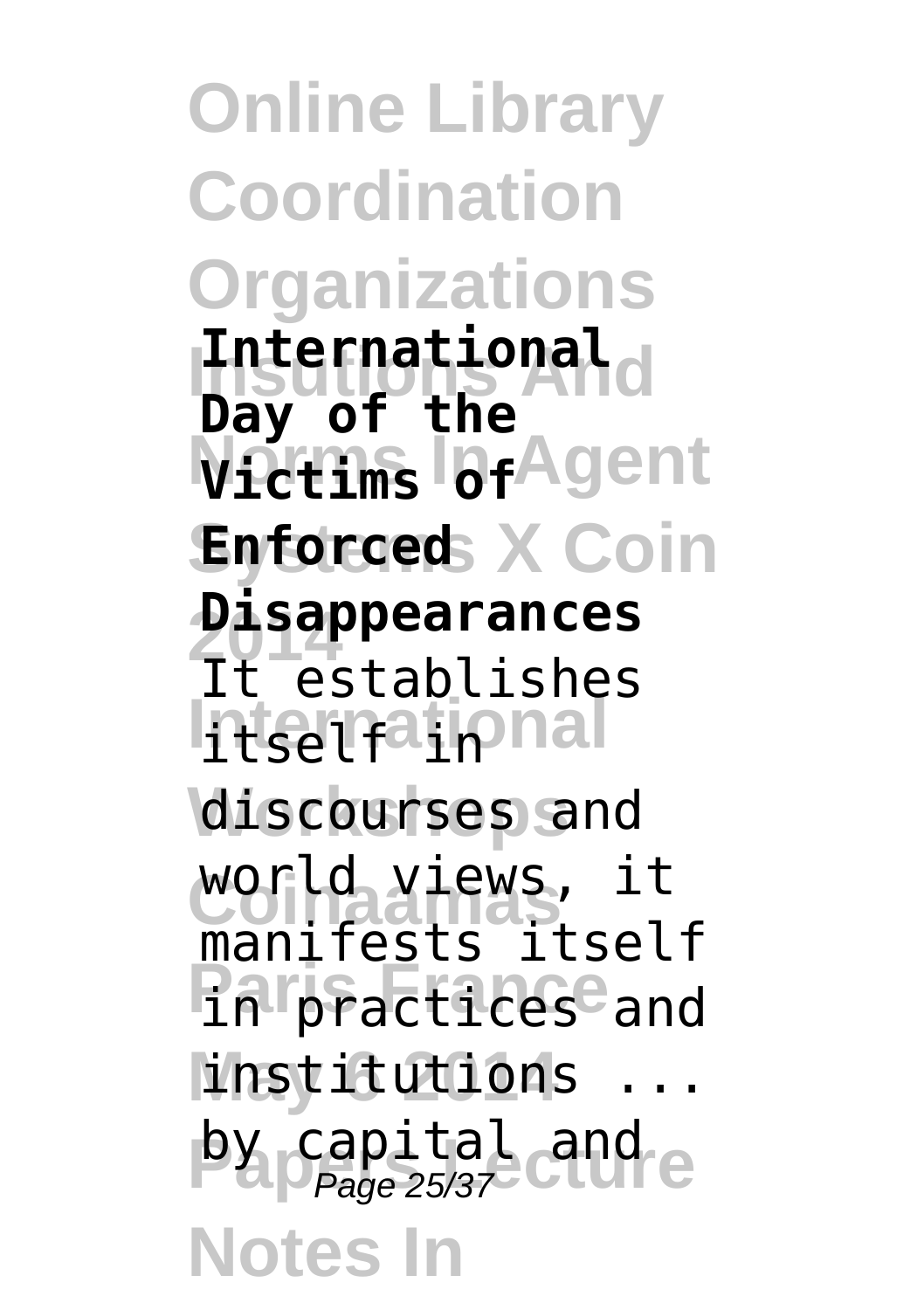**Online Library Coordination Organizations** labour **Organizations** in **Northe norms of the Consumption Coin 2014 Obstacles to Emancipatory Workshops Transformations: Coinaamas The Imperial Paris France** Bangladesh has sought effective steps to<br>Page 26/37 Cture **Notes In** their relation **Mode of Living**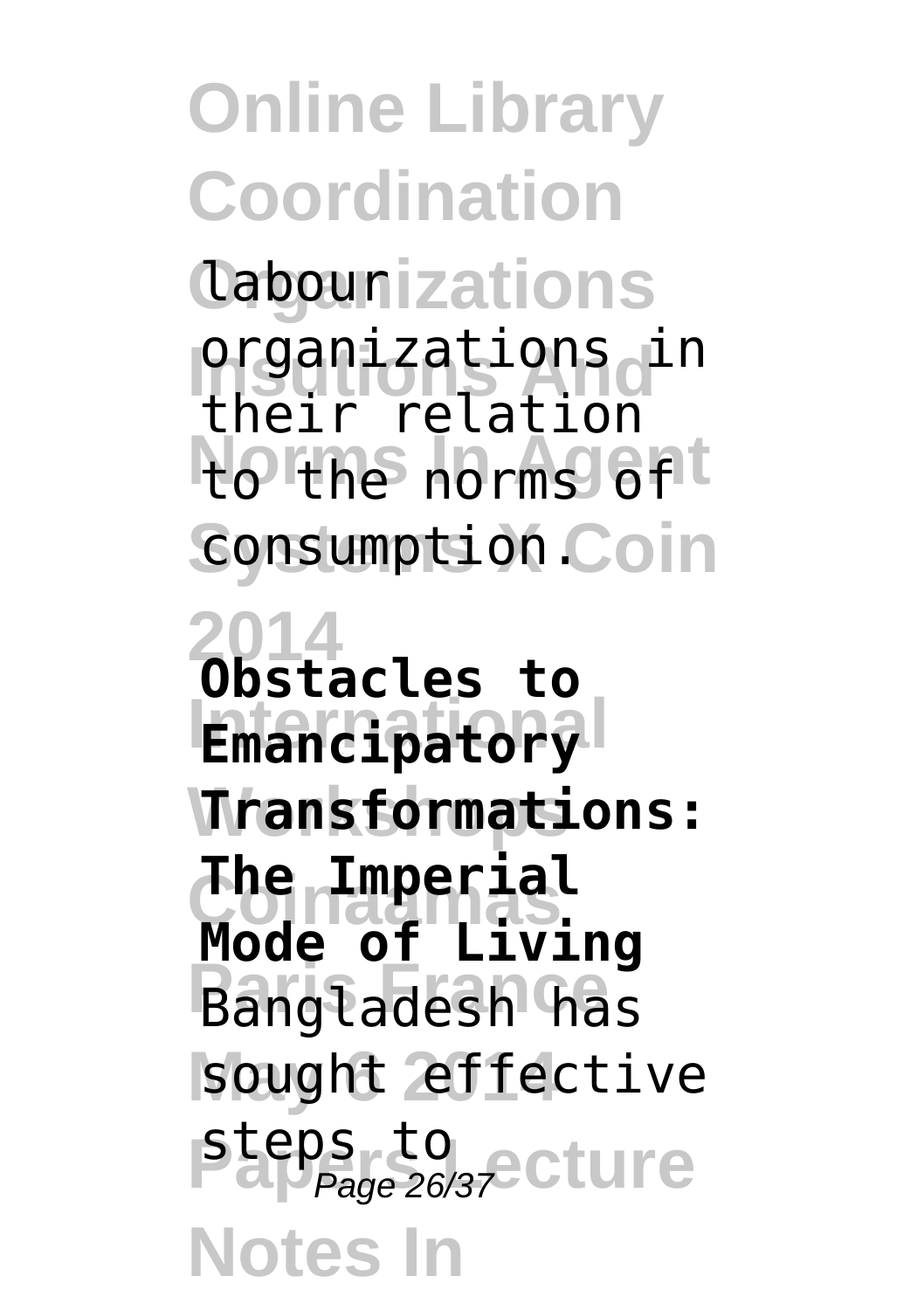**Online Library Coordination** establishtions lasting peace in ensure safety<sup>e</sup>of **Systems X Coin** Afghan people and evacuate all **International \including**ps **Coinaamas** Bangladeshis Bangladesh Ce Ambassador4... Pap<sub>Page 27/37</sub>e cture **Notes In** Afghanistan, foreign safely.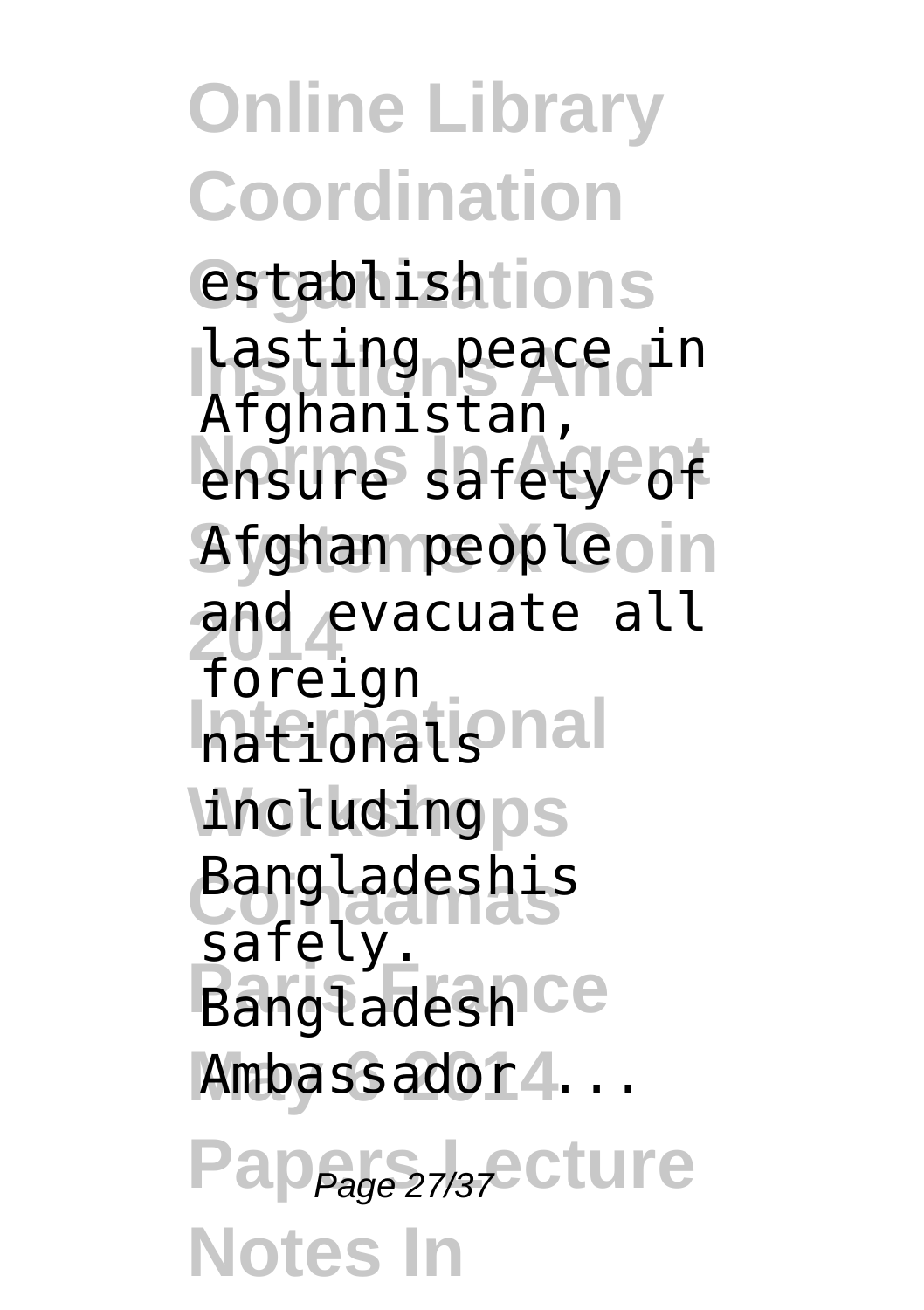**Online Library Coordination Organizations Dhaka calls for Insutions And lasting peace as Commitment Commitment Systems X Coin Afghanistan 2014** For information **National** Coordination **Coinaamas** Centre for **Ponflicts Line** the global 2014 **information**<br>Page 28/37 **Notes In OIC stands by** security, the **Computer**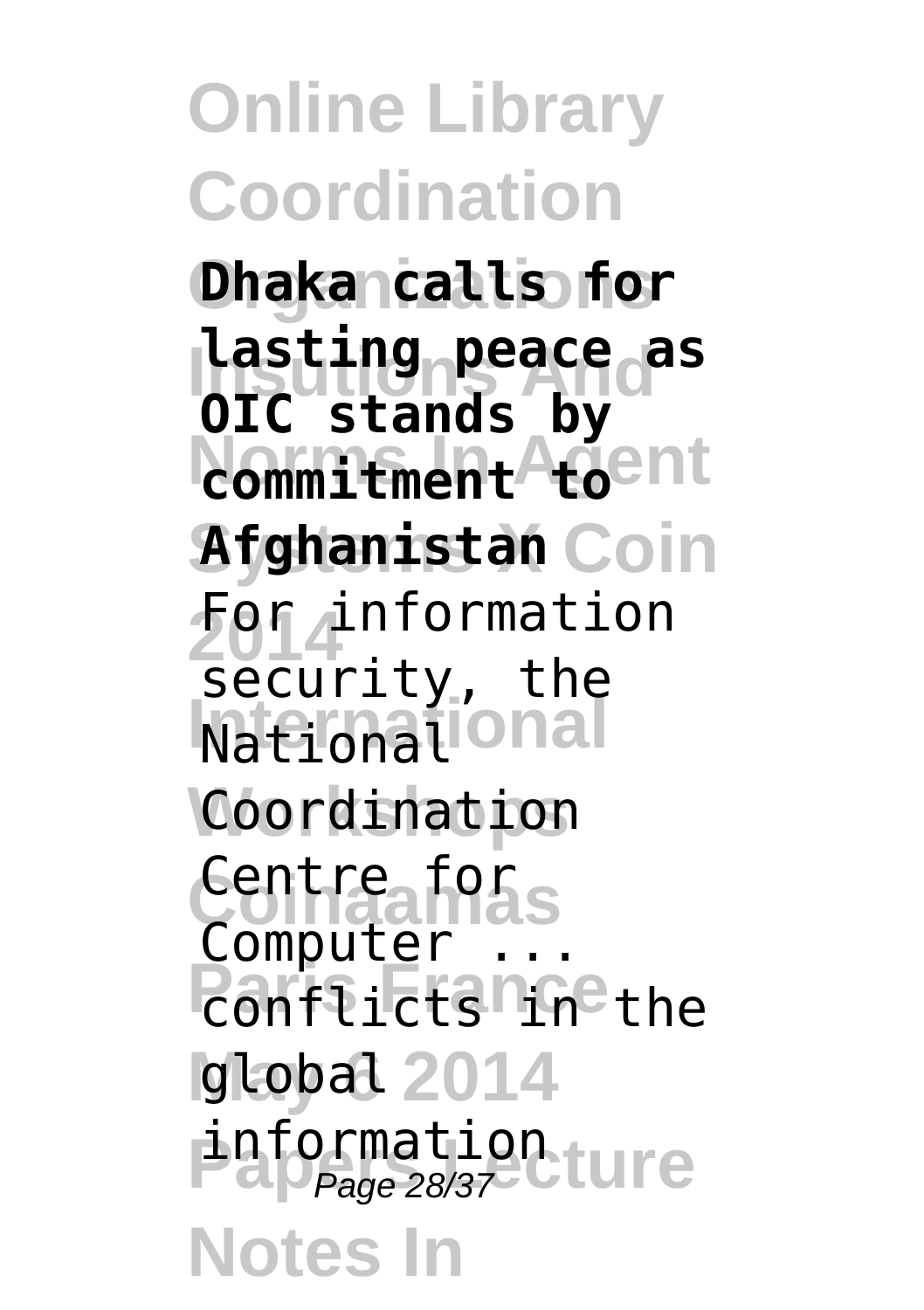**Online Library Coordination** space; c) thes **Organization** of **Normalistics Shetems X Coin 2014** implementation **International Russian**ops **Coinaamas information Pacurityance May 6 2014 strategy: Change and continuity Notes In** interdepartmenta ... **international**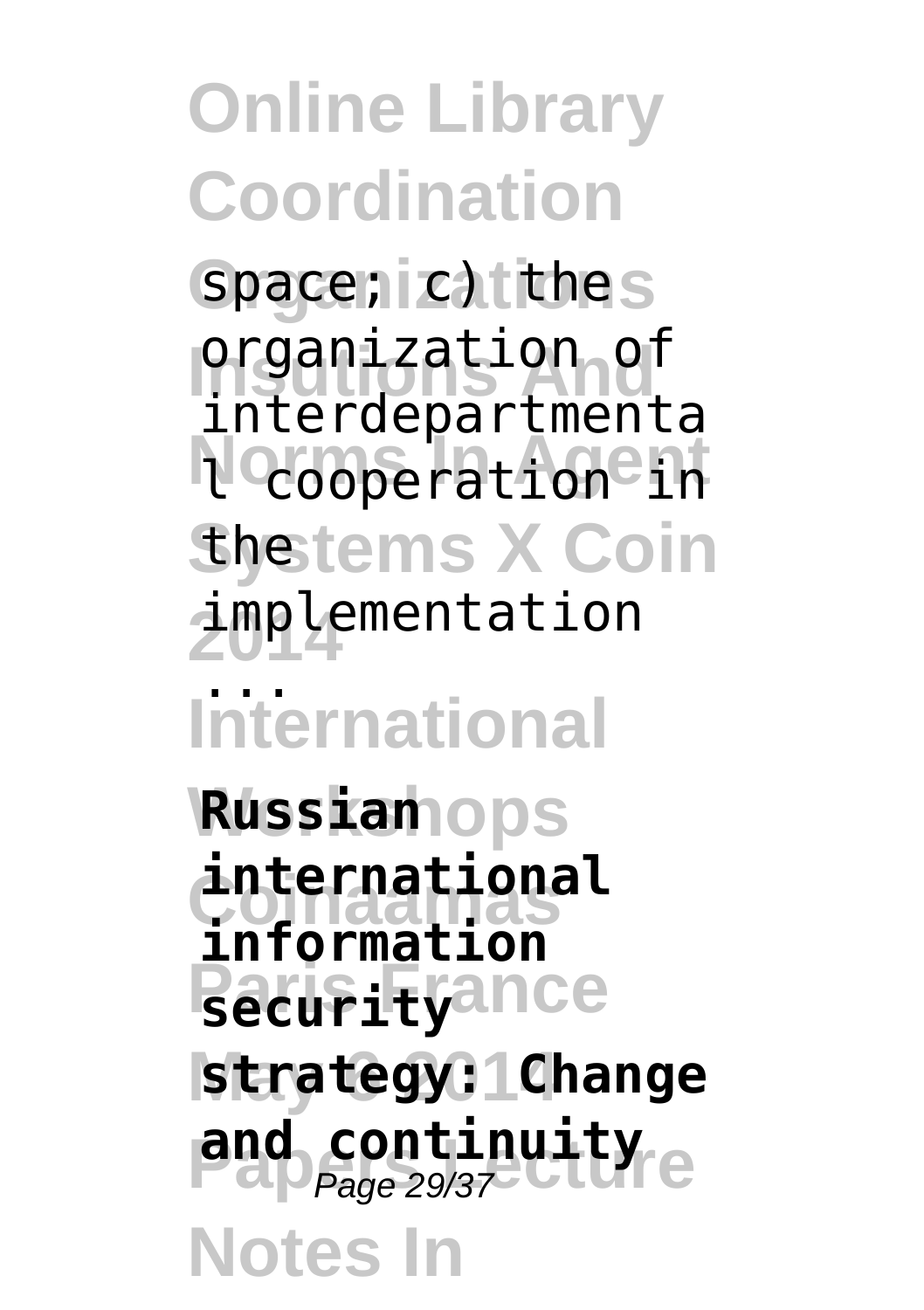**Online Library Coordination** Among<sub>nthetions</sub> highlighted<br>harriers to 18 **BRI's successent** are geopolitics<sup>n</sup> **2014** and policy **Itead to theal** expansion of China's<br>Colliannas **Paris France** legal norms in Central Asia? Pap<sub>Page</sub> 30/37 cture **Notes In** barriers to the coordination ... institutions and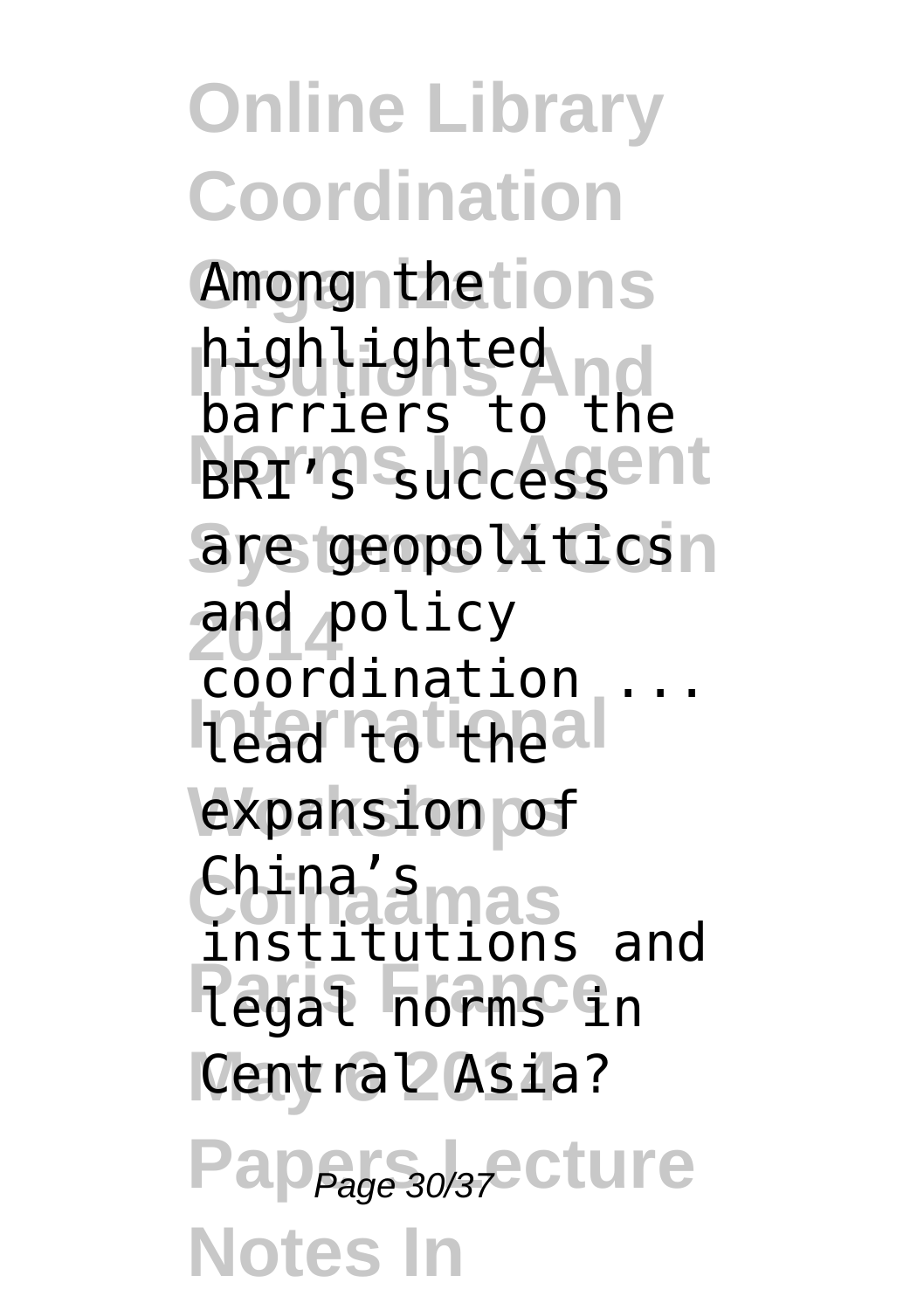**Online Library Coordination Organizations How Is China's Insutions And Belt and Road Norms In Agent Asia? Eate cim December 2014** 2019, President **International Workshops** the National Security<sub>nas</sub> **Religions May 6 2014** ensure better **Page 31/37**<br>Page 31/37 **Notes In Changing Central** Ramaphosa also Council, which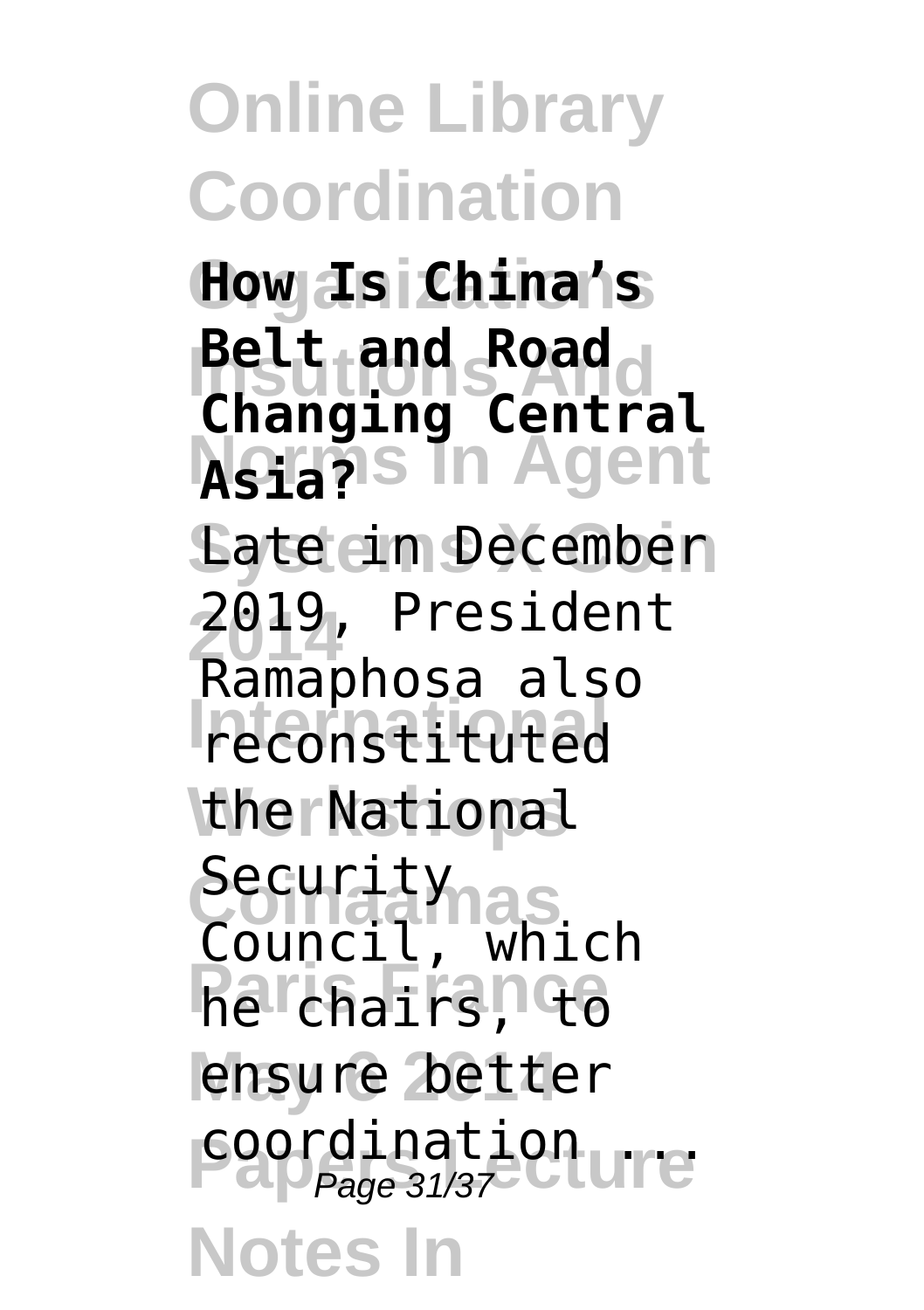**Online Library Coordination Organizations** news **Organizations Norms** In Agent  $S$ nstitutions *Coin* **2014 South Africa: International Govt's Efforts Workshops to Deal With Corruption Prifectivence** coordination of responses to ure **Notes In** and over 500 "To ensure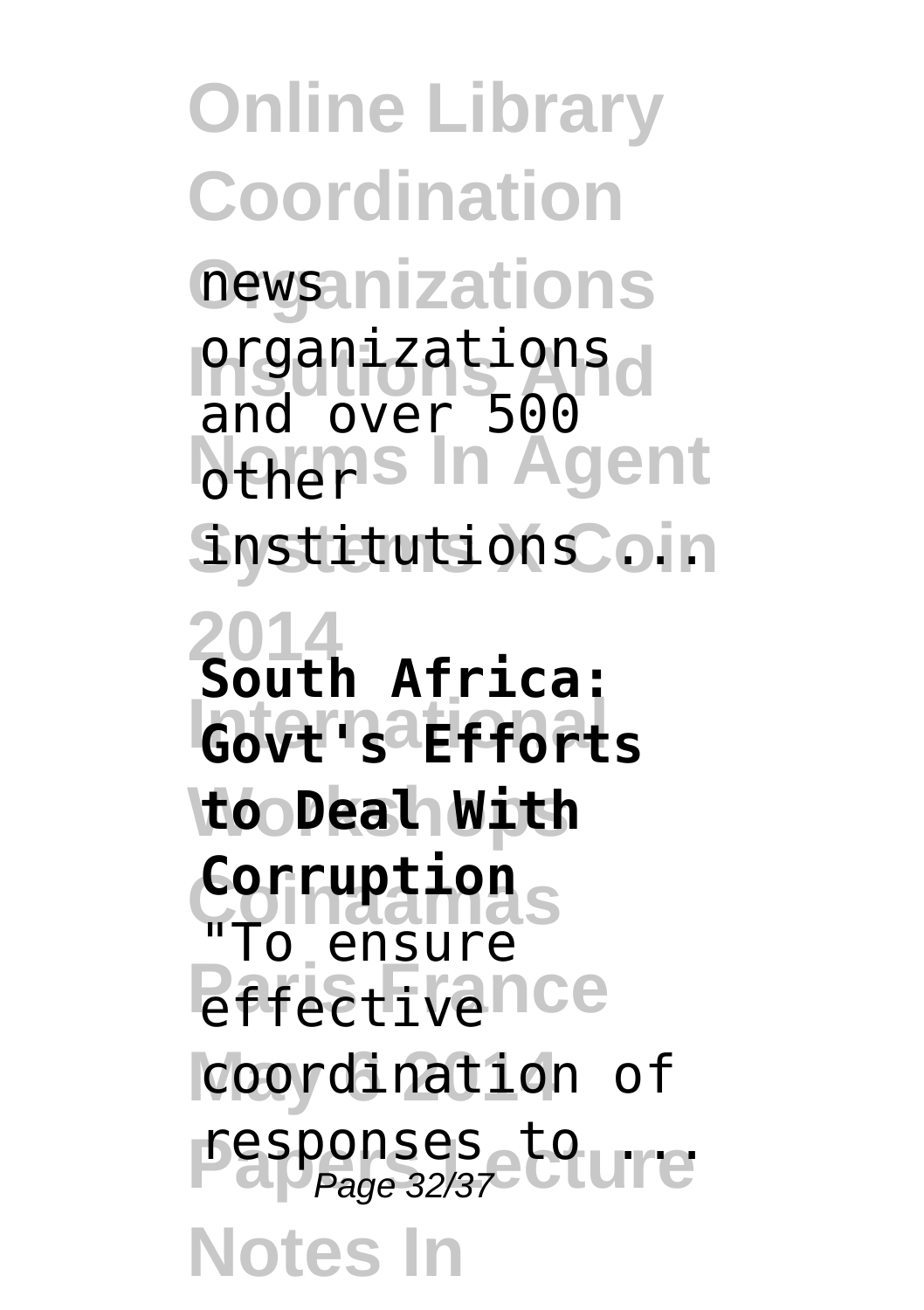**Online Library Coordination** around 800 ons reports a day<br>from more than **N<sub>30</sub> mews<sup>n</sup> Agent Syganizations** oin **2014** and over 500 Institutions and **Workshops** individuals, representing<br>diversity ... **Paris France May 6 2014 Nigeria: We Pon't Want Any e Notes In** from more than other representing a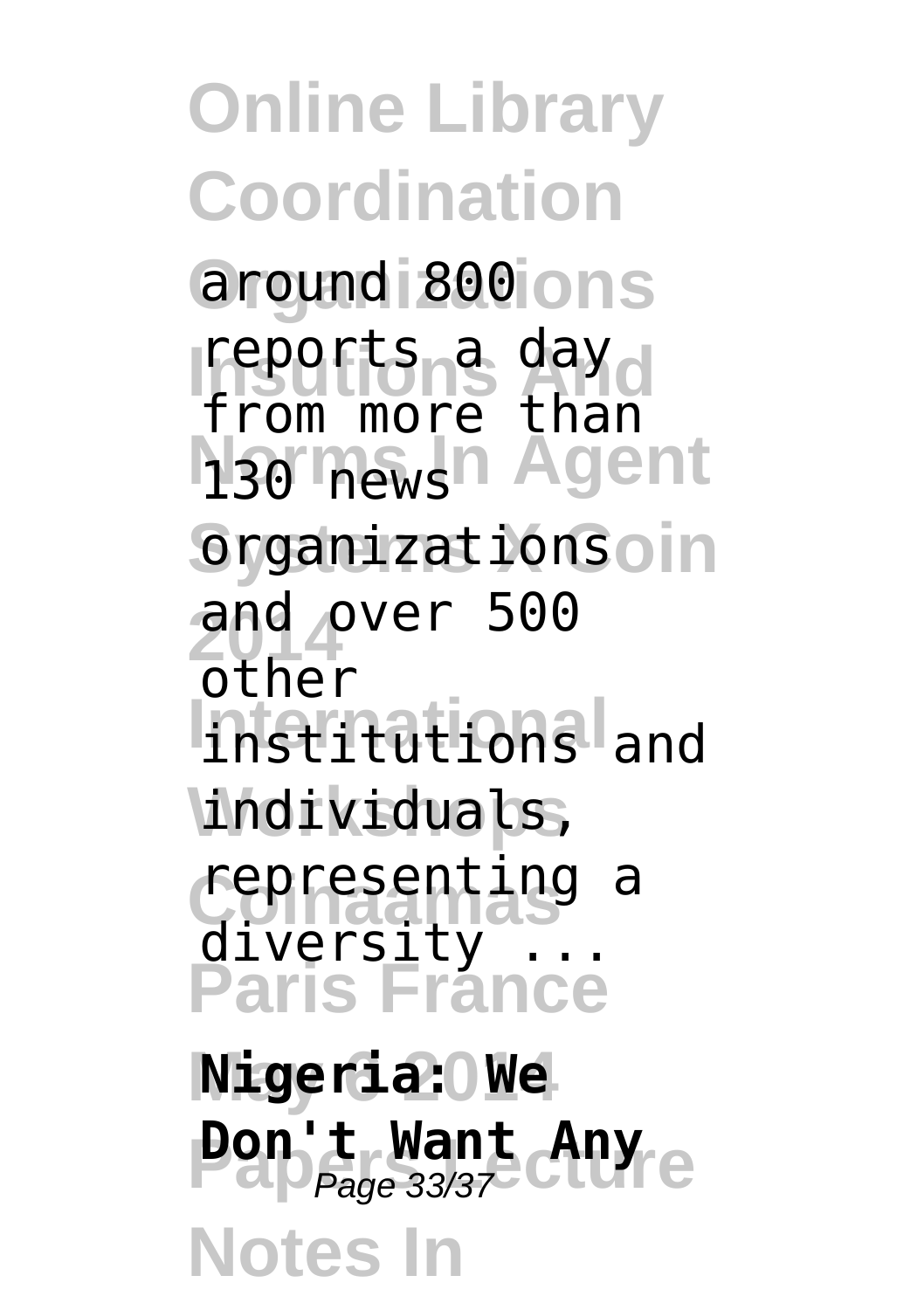**Online Library Coordination Organizations Child Denied Insutions And - Osinbajo Says Norms In Agent At Girl-Friendly Systems X Coin National 2014 Dialogue** *<u>Enforce</u>* then al **Workshops** "reliability" **Coinaamas** "validity" of **Paris France** the results as **May 6 2014** well as the transparency of **Notes In Basic Education** In order to and the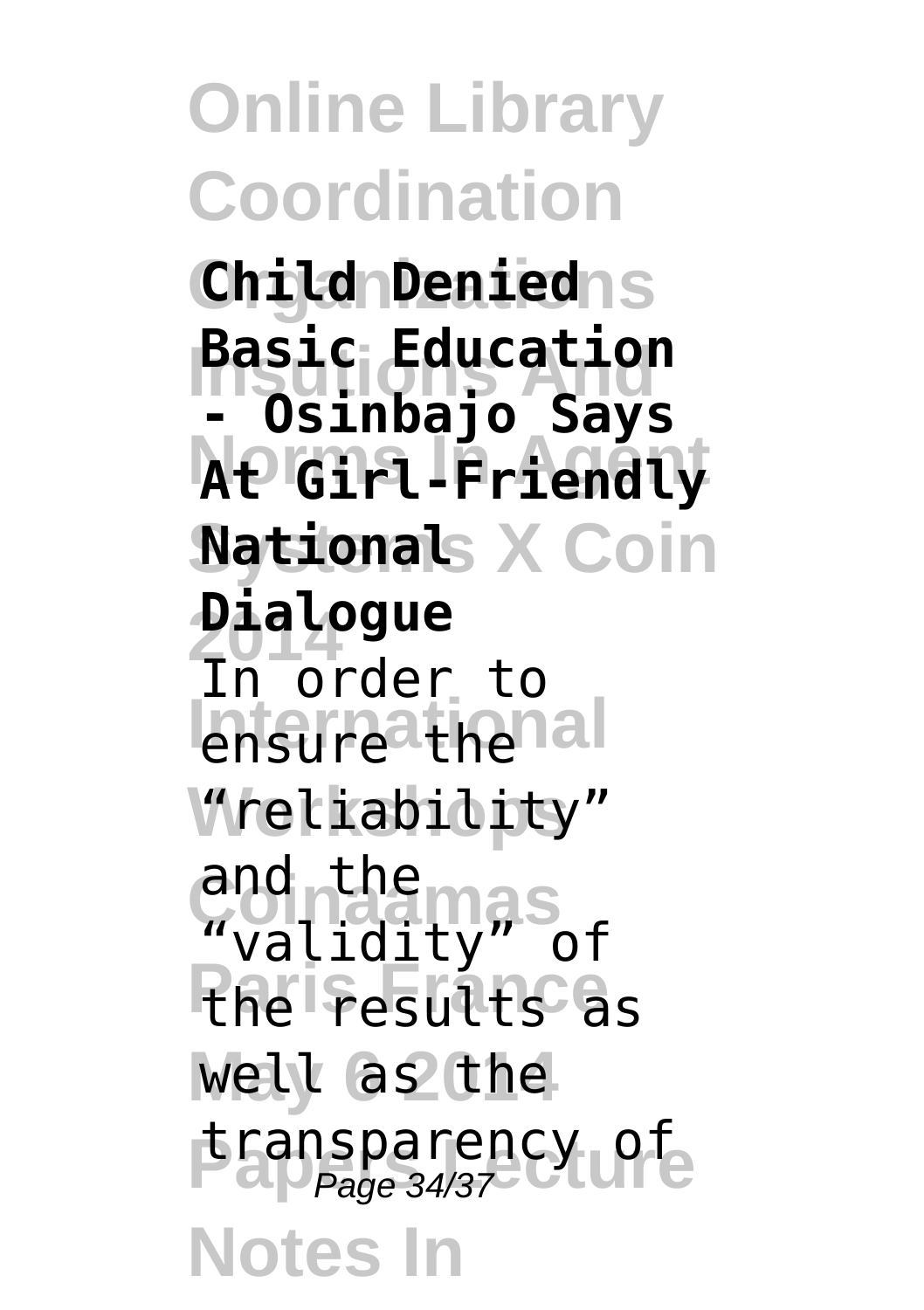**Online Library Coordination Organizations** the decentralized<br>
arganization **Norms In Agent** the authorities-**Systems X Coin** issued norms and **2014** guidelines ... organization

**International Decentralized Workshops Cloud Computing Coinaamas Platform aelf Paris France Shares Updates May 6 2014 Regarding MainNet Token Notes In Blockchain** Page 35/37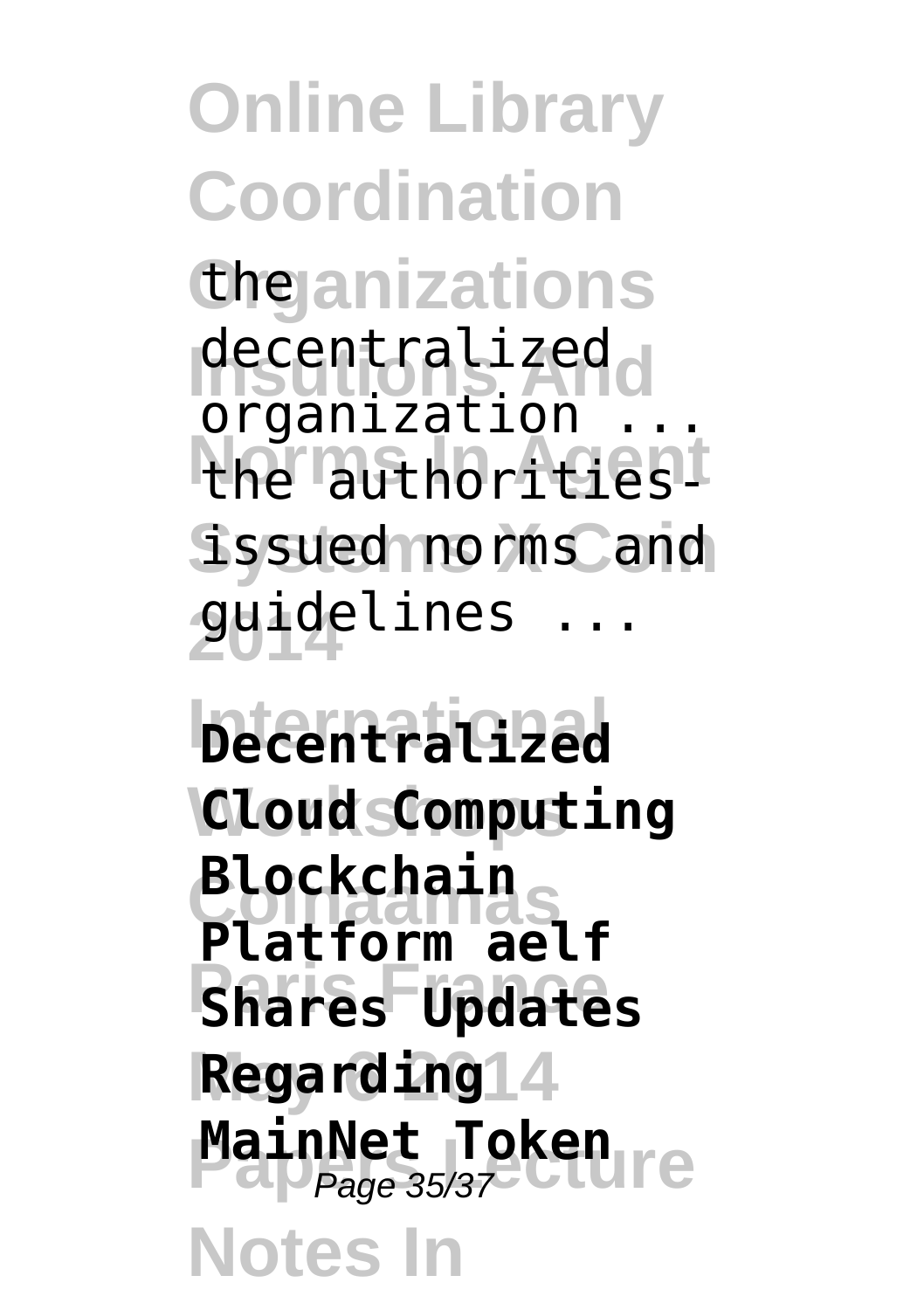**Online Library Coordination Organizations Swap** The organisation<br>"Salled an the Member<sup>s</sup> states, nt *ShetIslamic Coin* **2014** financial **International** and adherence to **therkshops Coinaamas** governing norms **Parish France UN** Charter and **Page 36/37 Lure Notes In** "called on the institutions ... international